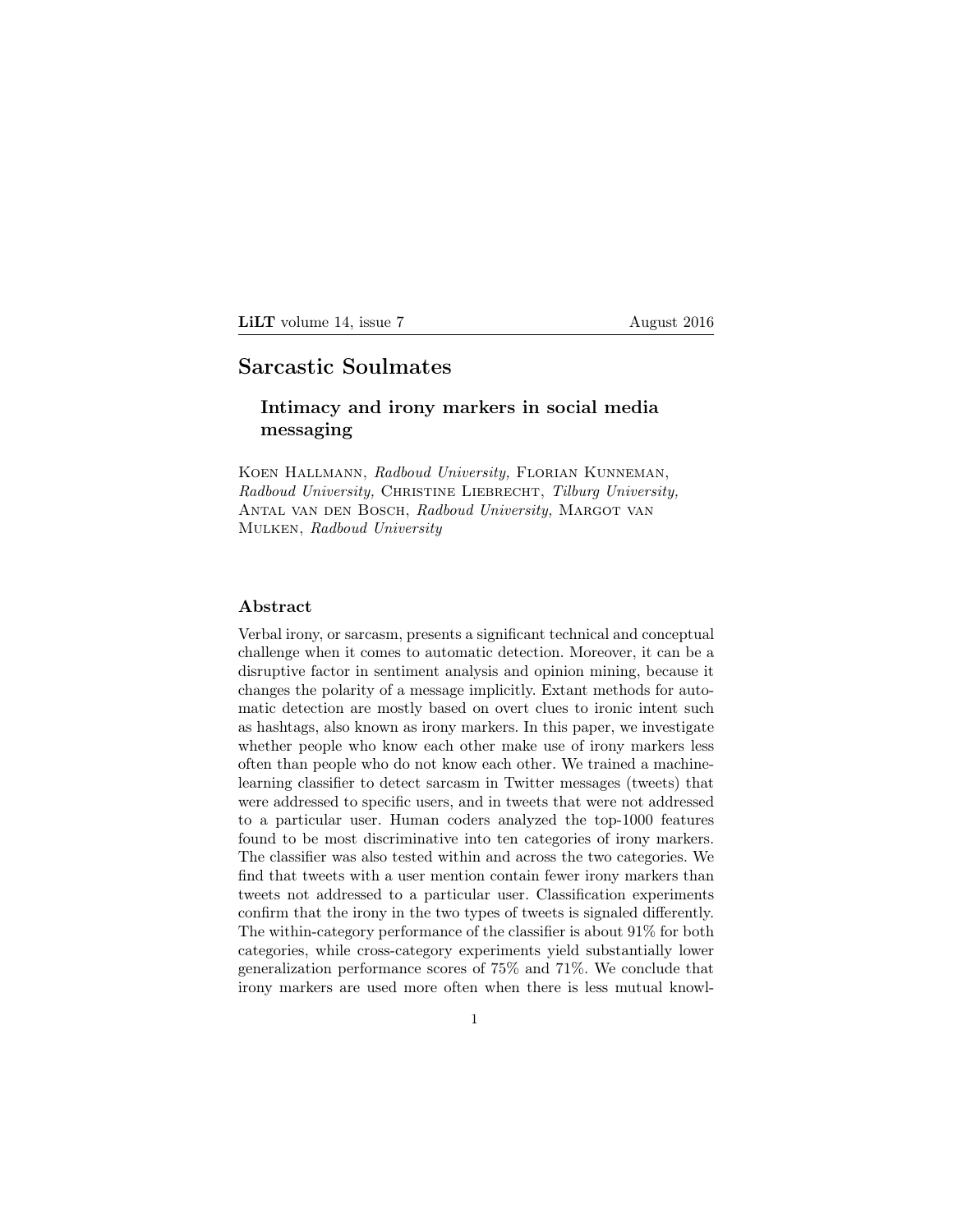#### $2 / LiLT$  volume 14, issue 7 August 2016

edge between sender and receiver. Senders addressing other Twitter users less often use irony markers, relying on mutual knowledge which should lead the receiver to infer ironic intent from more implicit clues. With regard to automatic detection, we conclude that our classifier is able to detect ironic tweets addressed at another user as reliably as tweets that are not addressed at at a particular person.

### Irony markers

The French poet Alcanter de Brahm was the first to propose an ironic sign (a question mark turned backward) to guide readers in the ironic interpretation of an utterance Satterfield (1982). This suggestion was never followed up. One of the reasons may be that this sign would be a spoiler, and ambiguity is precisely one of the goals of ironists. The irony mark would reduce the pleasure of using irony. However, using irony without a sign comes with a risk, because the ironic intention of the communicator may go unnoticed. In order to help the receiver to detect the intention of the communicator, she may use overt signals, irony markers, in the spirit of (but not necessarily as overt as) Alcanter de Brahm's suggestion.

Irony consists of an utterance with a literal evaluation that is implicitly contrary to its intended evaluation. Although irony and sarcasm are not completely synonymous, the phenomena are strongly related (Attardo, 2007, Brown, 1980, Gibbs and O'Brien, 1991, Kreuz and Roberts, 1993, Mizzau, 1984, Muecke, 1969), and are therefore treated as such by researchers (Grice, 1978, Tsur et al., 2010). For the purposes of this article we consider sarcasm to be synonymous with irony and use the terms as interchangeable.

Irony and sarcasm have been the subject of many lively academic debates. The phenomenon has been defined in many different ways (for an overview, see Burgers et al., 2011). Most theories on irony concur that irony is a distinct rhetorical figure and that irony is a property of an utterance that requires the addressee to reconsider the attitude of the communicator (Grice, 1978, Sperber and Wilson, 1995, Clark and Gerrig, 1984, Attardo, 2000a, Giora, 2003). Recently however, some psycholinguistic approaches to irony prefer to consider irony as a broad phenomenon, that encompasses all utterances in a non-serious context and that includes expressions of humor, jocularity and hyperbole (e.g., Colston and Gibbs, 2007; Gibbs, 2000; Pexman et al., 2009). In this paper we use the following definition of irony: Irony is an utterance with "a literal evaluation that is implicitly contrary to its intended evaluation" (Burgers et al., 2011, p. 190).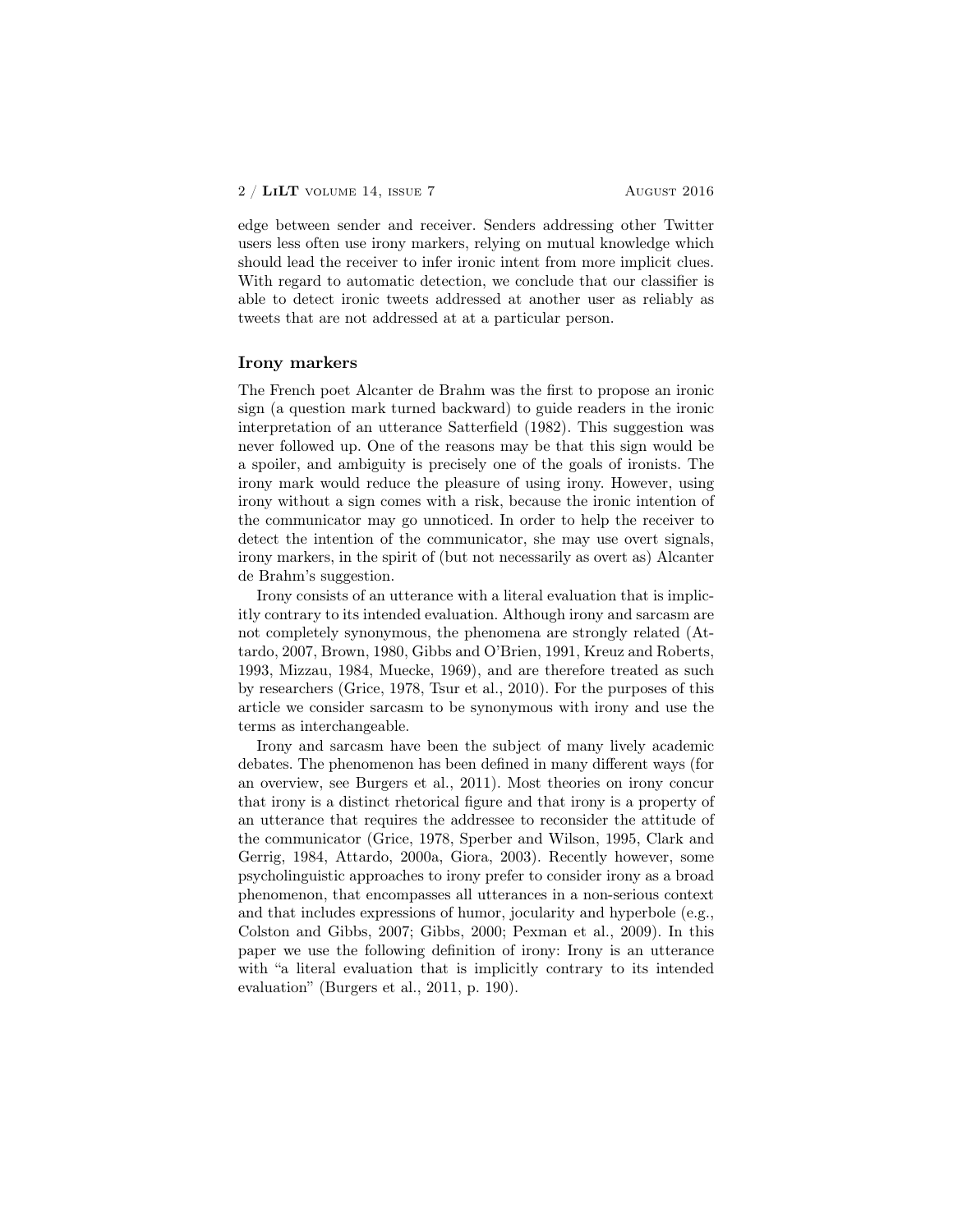If an utterance is read ironically, the valence of the evaluation implied in the literal utterance is reversed in the ironic reading (Burgers et al., 2011, p. 190). Some features are essential to irony, which are called irony factors (Attardo, 2000b). If an irony factor is removed from an utterance, this utterance is no longer ironic (Attardo et al., 2003; for a discussion of irony factors, see Burgers et al., 2012a). In contrast, irony markers are meta-communicative clues that can "alert the reader to the fact that an utterance is ironic" (Attardo, 2000b, p. 7), but they are not inherent to irony. An irony marker hints at the receiver that the communicator takes a different stance on the propositional content in the utterance she expresses. Verbal or non-verbal cues that can serve as irony markers may also be used to serve other communicative goals, such as politeness, disagreement, surprise, etc. (Colston, 1997, Colston and O'Brien, 2000). Example 1 contains several irony markers.

# (1) I really can't wait to see everyone's beautiful face in the lucid lights of the hallway at school!  $#sarcasm$

The intensifier 'really', the hyperbole 'can't wait to see', the indefinite pronoun 'everyone', the positive epithets 'beautiful' and 'lucid', the exclamation mark and the hashtag #sarcasm all signal to the receiver that the communicator is being ironic. However, as long as the discrepancy between the intended meaning and uttered meaning is evident to the receiver, the ironist may refrain from using markers. Had the ironist removed the irony markers from her utterance, and said

#### (2) I hope to see you in the lights of the hallway at school

her utterance would still count as ironic, but the irony would be more difficult to detect (Attardo, 2000b). There must be some discrepancy between the reality and the utterance, but the extent of this discrepancy may vary, and in order to arrive at a successful interpretation of irony, the receiver has to recognize it in order to interpret the utterance as it was intended. Therefore, the communicator may decide to help the receiver and use cues or hints that play a supportive role.

The identification of irony markers has received small but significant attention in the irony literature (Muecke, 1978, Seto, 1998, Burgers et al., 2013). Muecke has been the first to suggest an exhaustive overview of irony markers, discerning between kinesic, graphic, phonic, semantic, and discourse markers. Examples in face-to-face communication are smiles, winks and nudges, pitch, tone of voice and false coughs and air quotes. In written communication, exclamation marks may serve as irony markers, just as dots (. . .), inverted commas, intensifiers (very, clearly), superlatives (best, most, fantastic), discourse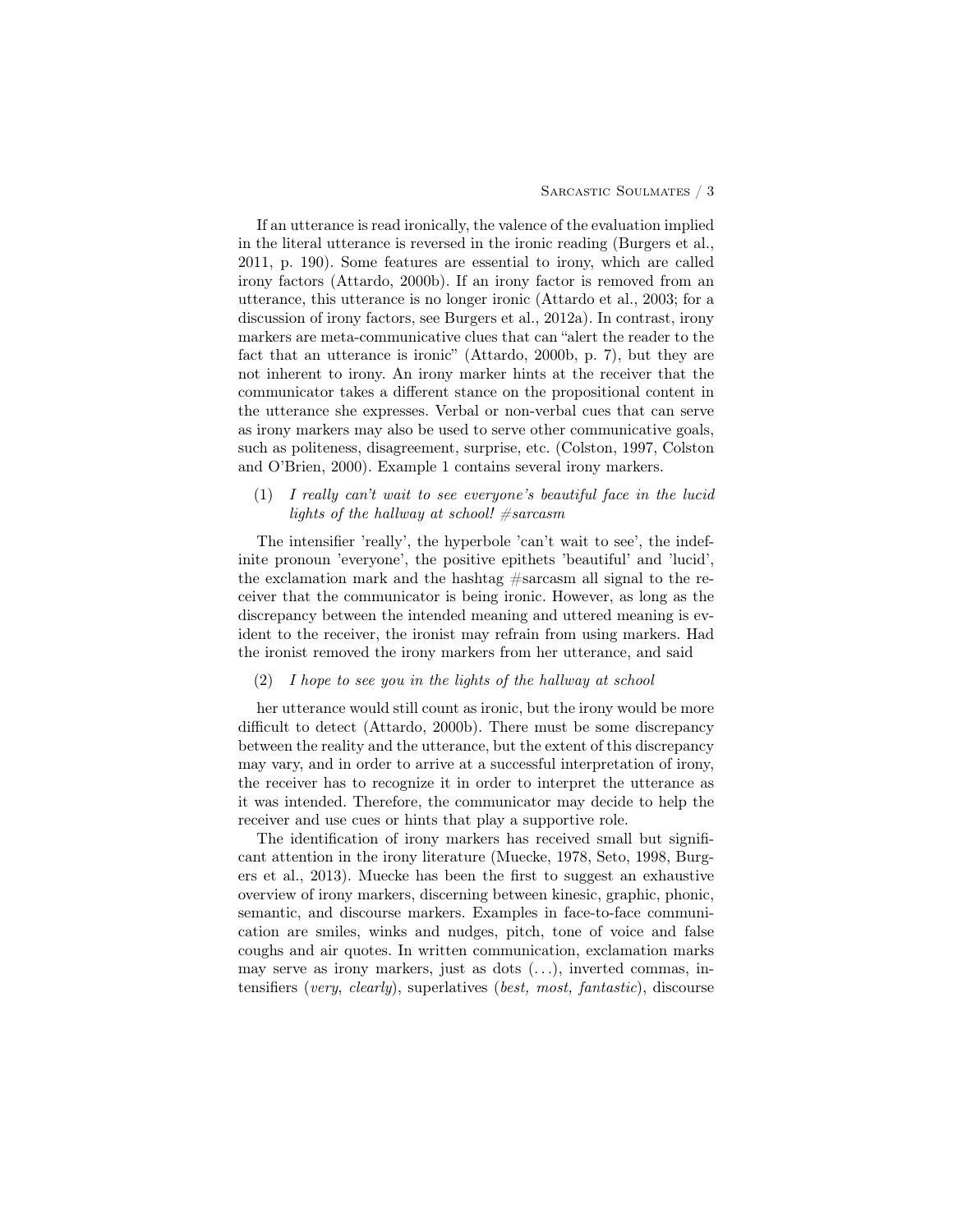markers (rhetorical questions, yeah, well) and conventionalized irony, such as nice and fine. The use of irony markers varies between the medium that is used, both as a result of constraints imposed by the medium (e.g., print does not allow ironic tone-of-voice or facial cues) or convention (e.g., emoticons are accepted in social media, but not in The New Yorker). Computer mediated communication (CMC) is often seen as intermediate between written and spoken communication, in that it seeks to incorporate the expressiveness of oral discourse by using cues that guide the interpretations of the utterances. Emoticons, hashtags and typographic markers abound in CMC for signaling irony (Hancock, 2004).

The literature on irony markers is rarely based on empirical research. Burgers et al. (2012b), however, devised a coding scheme for irony markers and then analyzed a corpus of newspaper and magazine columns. They also asked the (human) coders to rate how difficult it was to understand the ironic utterance. Since it is the irony marker's job to hint at ironic intent, they expected that irony accompanied by many irony markers would be easier to understand than ironic utterances with fewer cues. Contrary to expectation, ironic utterances that contained more irony markers were not judged to be less complex than those without markers. Burgers et al. (2012a) then did a follow-up experiment which manipulated the amount of irony markers by adding or deleting them from the original utterances. In this case, they did find the expected effect, and ironic utterances with more markers were easier to understand than the same ironic utterances with fewer irony markers. Burgers et al. (2012a) conclude that ironists use irony markers with particular regard to their estimation of the context of the ironic utterance, including the receiver (see also Burgers, 2010 for a more elaborate discussion).

In sum, ironists can rely on a wide range of cues to signal ironic intent. Since the perception of ironic intent is essential for irony comprehension and since there is no necessity for the explicit signaling of irony (because the discrepancy between what is said and what is meant may be indicative enough for the true intention of the communicator), it can be hypothesized that a lack of familiarity between communicators will increase the probability of the presence of irony markers. Common ground refers to the shared understanding of those involved in the conversation (Clark, 1996). It is the sum of the mutual, common or joint knowledge, beliefs and suppositions of people who engage with each other in a communicative situation.

People who know each other will rely more heavily on common ground, and they will consider irony markers to be spoilers. People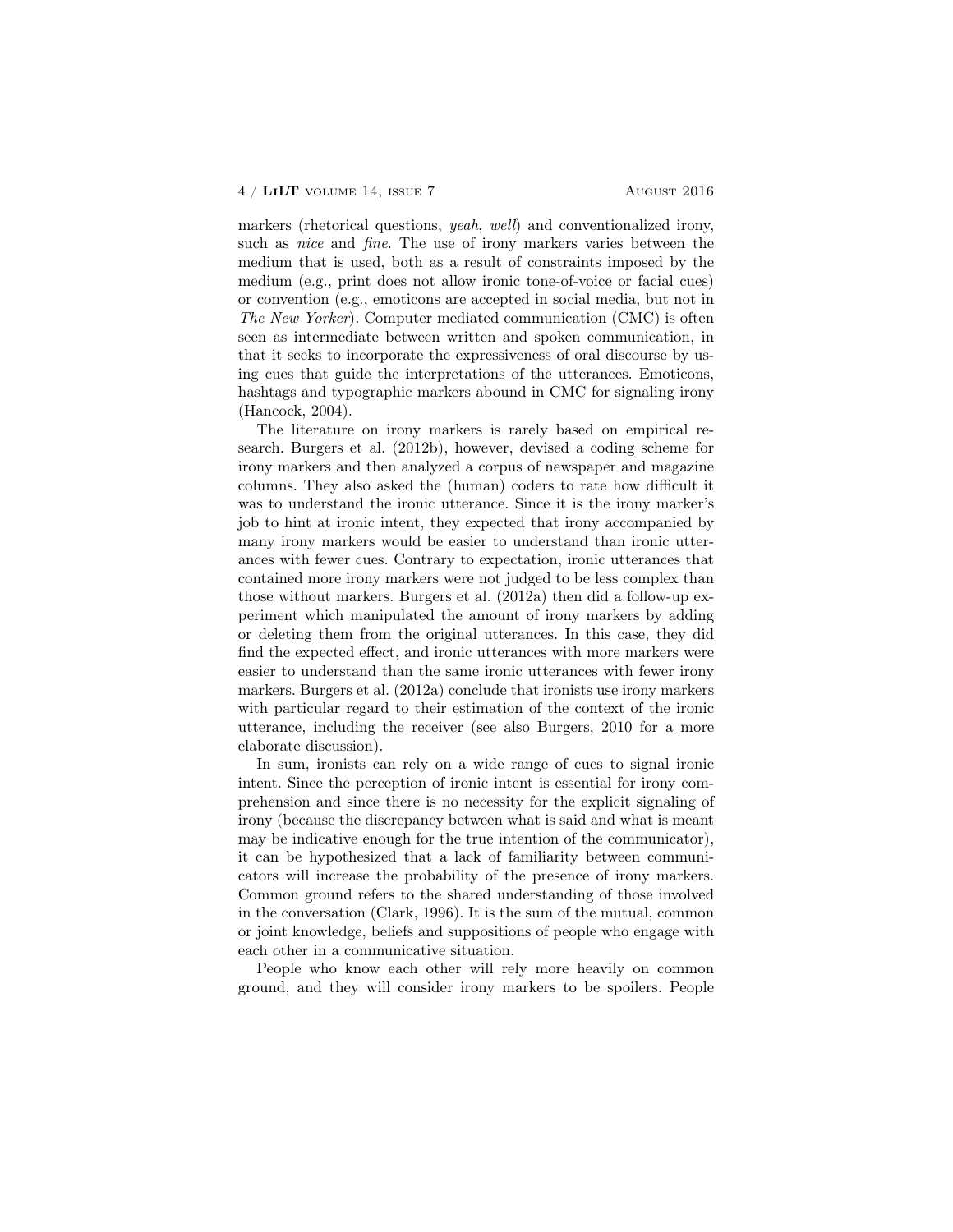who do not know each other, share less common ground and are less inclined to rely solely on the discrepancy between the utterance and the intended meaning. Therefore, they may use more irony markers to avoid the risk of being misunderstood. Communicators who do not know each other should be more confident about irony use when several cues are present (Kreuz, 1996). A solidary relationship between communicators is believed to facilitate the process of understanding irony - the shared common ground and shared thoughts about a particular idea or event in the past make that communicators need less rely on irony markers to get their ironic intent across (Pexman and Zvaigzne, 2004, 146).

Contrary to expectation, however, Caucci and Kreuz (2013) found that communicators use more non-verbal irony markers when talking to friends than when talking to strangers. They provide evidence that irony is signaled by a variety of facial cues, such as movement of the head, eyes, and mouth, and that these cues are more commonly employed by friends than by strangers. It could be the case that facial expressiveness also correlates with familiarity. If this is the case, than it comes as no surprise that non-verbal cues are used more often with friends than with strangers. However, if we are to infer from Caucci and Kreuz's findings that familiarity increases the use of irony markers, then we should find the same tendency in written communication. Therefore, in this paper, we will examine whether people who know each other use more or fewer irony markers than people who do not know each other in social media communication.

# Irony detection in social media

Recently, the automatic detection of irony and sarcasm has received a lot of scholarly attention. The field of sentiment analysis and opinion mining aims to automatically tell the polarity of a sentiment. Sarcasm can be a disruptive factor, because it implicitly changes the polarity of a message. The detection of sarcasm is therefore important, if not crucial, for the development and refinement of sentiment analysis systems, but is at the same time a serious conceptual and technical challenge.

Most current approaches, which are mostly statistical and datadriven in nature, test their algorithms on publicly available social media data such as Twitter or product reviews (Carvalho et al., 2009, González-Ibánez et al., 2011, Reyes et al., 2013, Vanin et al., 2013, Davidov et al., 2010, Tsur et al., 2010, Kunneman et al., 2015, Burfoot and Baldwin, 2009) and make use of categorical labels such as hashtags to collect their corpus (for example, Reyes et al., 2013 collected tweets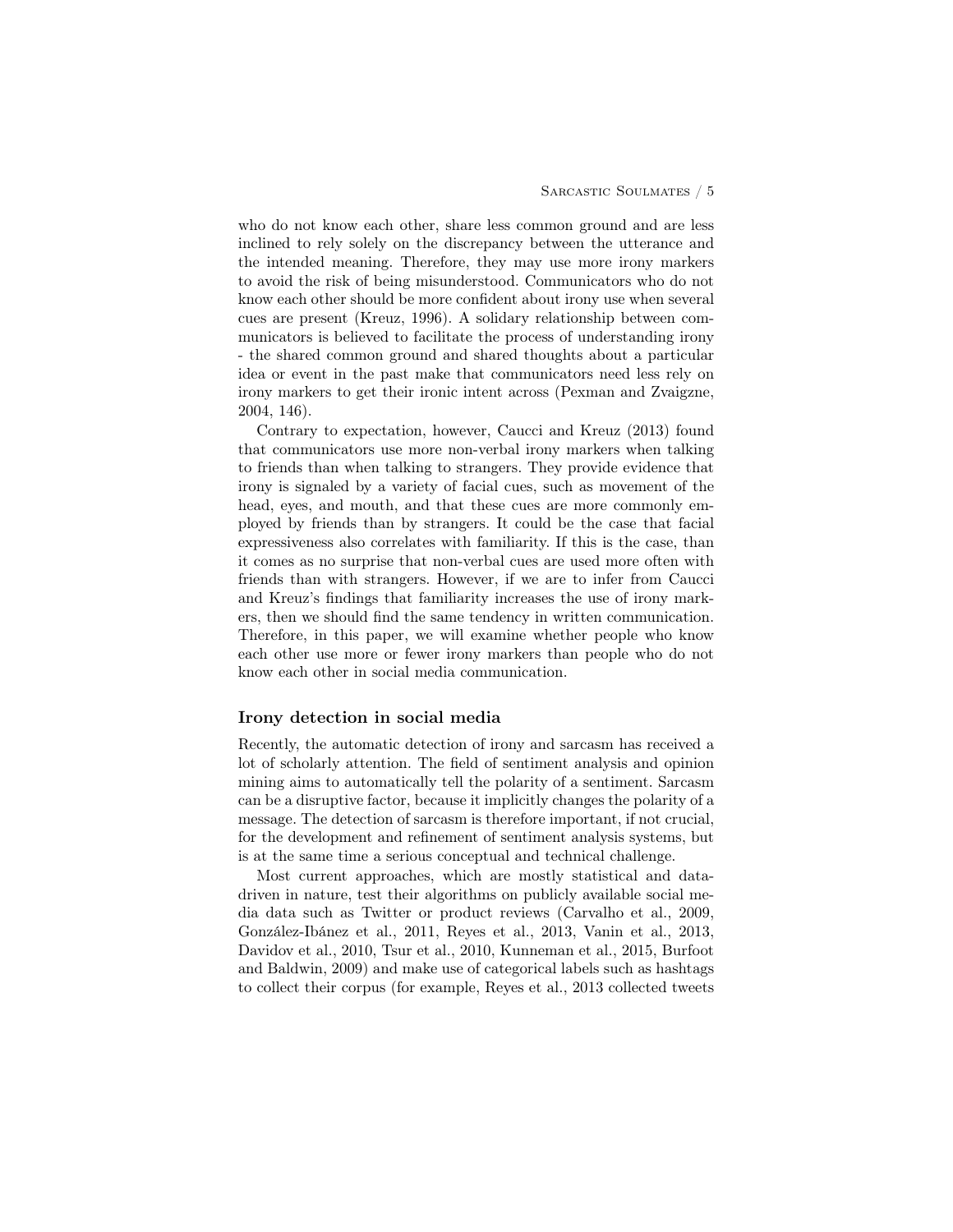with the hashtag '#irony' and González-Ibánez et al., 2011 collected tweets with '#sarcasm' and '#sarcastic').

Reyes and Rosso (2012) identify humorous and ironic patterns in social media by automatically evaluating features that concern ambiguity, polarity, unexpectedness and emotional scenarios. They show that ironic (and humorous) texts deviate from other messages (political, technical or general tweets). Reyes et al. (2013) propose a set of eight different features, mostly based on the irony literature, to assess potentially ironic statements in different datasets (varying from movie and book reviews to news-wire documents). They include textual features such as punctuation marks and emoticons, emotional scenarios (such imagery and pleasantness) and unexpectedness (based on semantic measures). The authors find that irony is a fairly rare phenomenon in the datasets under investigation. They also find that human annotators, who checked the output of their irony detection algorithm, experience a lot of difficulties in assessing the ironic intent on the basis of isolated fragments. They achieve higher results when the fragments are presented in context.

Recent work on automatic sarcasm detection feed a classifier with more complex features of sarcasm. Riloff et al. (2013) observe that sarcasm is often characterized by a positive sentiment in relation to a negative state or situation. They collect a bootstrapped lexicon of negative situations and positive phrases. Training a machine learning classifier on the co-occurrence of these two yields the best result. Likewise, Joshi et al. (2015) make use of the positive and negative weights of words in a sentiment lexicon to recognize implicit and explicit incongruities in tweets and messages on online fora.

Rajadesingan et al. (2015) and Bamman and Smith (2015) extend the scope to the context outside of a textual unit, and model characteristics of the sender (Rajadesingan et al., 2015, Bamman and Smith, 2015), the addressee and the conversation (Bamman and Smith, 2015) for sarcastic tweets that contain a user mention ('@user'). Several characteristics of the past tweets and user profile of the sender and addressee are included as features. Including all features leads to the best sarcasm detection performance.

While Rajadesingan et al. (2015) and Bamman and Smith (2015) acknowledge that sarcastic tweets with a user mention can be better understood by looking at the relationship between an author and her audience, little is known about the differences in characteristics between sarcastic tweets that are directed towards a specific user and sarcastic tweets that are not. User mentions in social media allow for a distinction between user-directed and general tweets. Tweets with a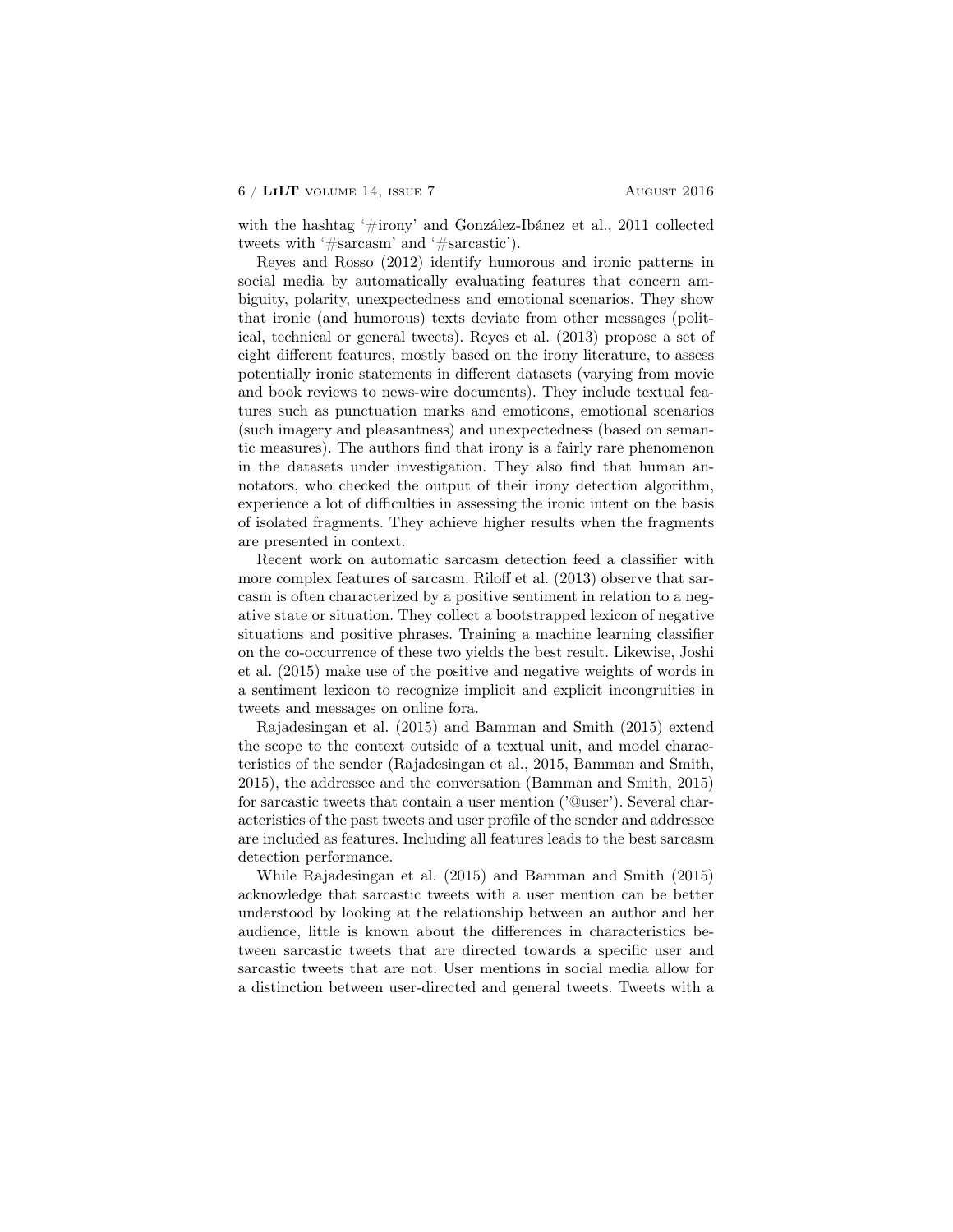user mention are directed at a particular addressee, another Twitter user with whom the sender starts or entertains a conversation. General tweets are broadcasted soliloquies, not directed at any person in particular. It is therefore to be expected that twitter users that are already in interaction with each other, or that can refer to prior common knowledge, use fewer irony markers in their sarcastic tweets than twitter users that do not share a common past or conversation.

In line with research on the influence of common ground on the use of sarcastic markers, we treat these two kinds of sarcastic tweets as separate categories and perform a detailed analysis on the types of markers by which they can be recognized as sarcastic. This study is the first to analyze the difference between sarcastic markers in userdirected tweets and tweets without a user-mention. In doing so, we aim to provide insights into the use of sarcasm in different contexts, and thereby contribute to automatic sarcasm detection. Based on the findings of Burgers et al. (2012a), we expect to find that the subset with user mention tweets contains fewer explicit irony markers than the subset with tweets not addressed at a particular user.

### Method

To acquire sets of sarcastic markers of sarcastically intended tweets with and without a user mention, we trained a machine learning classifier on both categories and extracted the top-1000 irony predicting elements per category. These elements were subsequently analyzed on the presence of irony markers by two human coders.

# Data

In our study we focus on tweets in the Dutch language. We make use of the hashtags #not and #sarcasme (#sarcasm) as a shortcut to collect a large number of sarcastic tweets, and divide them into tweets that contain a user mention (matching for strings prefixed by  $\Im$ ) and tweets that do not.

For the collection of tweets we made use of a database provided by the Netherlands e-Science Centre consisting of IDs of a substantial portion of all Dutch tweets posted from December 2010 onwards (Tjong Kim Sang and van den Bosch,  $2013$ .<sup>1</sup> From this database, we collected all tweets that contained the selected hashtags '#sarcasme' and '#not' until January 31st 2013. This resulted in a set of 644,057 tweets in total. Following Mohammad (2012) and González-Ibánez et al. (2011), we cleaned up the dataset by only including tweets in which the given

 $1$ http://twiqs.nl/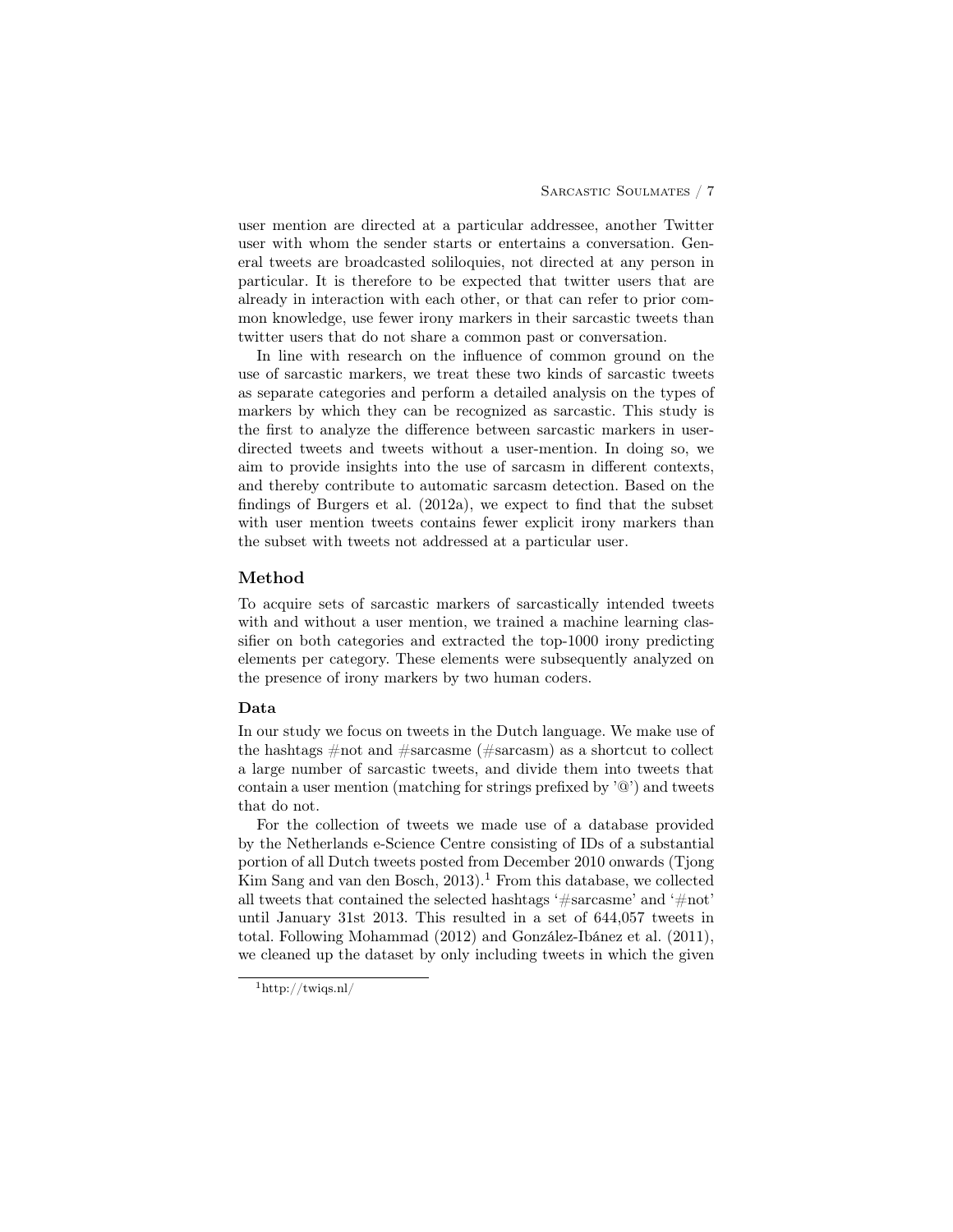#### $8 / LiLT$  volume 14, issue 7 August 2016

hashtag was placed at the end or exclusively followed by other hashtags or a url. Hashtags placed somewhere in the middle of a tweet are more likely to be a grammatical part of the sentence than a label (Davidov et al., 2010), and may refer to only a part of the tweet. Applying these filtering steps resulted in 513,547 sarcastic tweets in total as training data, 137,649 tweets containing a @user mention (27% of the total), and 375,898 tweets that do not  $(73\%)$ .<sup>2</sup>

As a background corpus to contrast against sarcastic tweets, we took a sample of tweets in the period from October 2011 until September 2012 (not containing tweets with any of the sarcastic hashtags). To provide the classifier with an equal number of cases for the sarcasm and background categories and thus produce a training set without class skew, 375,898 tweets were selected randomly, equal to the amount of sarcastic tweets without a @user mention.

By leveraging #not and #sarcasm to collect many sarcastic tweets, we deliberately choose for quantity, and are aware of two important implications of this approach. The first is that, as these hashtags are added by users, we can not be sure whether the tweets that contain them are actually sarcastic. Kunneman et al. (2015) annotated a sample of 250 tweets that end with either  $\#$ sarcasm,  $\#$ not and  $\#$ irony, and found that 212 of them, about 90%, were actually sarcastic. Second, #not and #sarcasm, being highly specific markers of sarcasm, will have an influence on the amount and types of markers that are used in the remainder of the tweet. The selected hashtags are very closely related to the definition of sarcasm as a "literal evaluation that is implicitly contrary to its intended evaluation" (Burgers et al., 2011: 190) because they literally imply the examined phenomenon ('#sarcasm') and the intended polarity flip (' $\#$ not'). As a result, it is likely that the collected tweets are indeed sarcastic (Kunneman et al. (2015) but on the other hand, less obvious sarcastic tweets with perhaps their own sarcastic characteristics and irony markers are not present in this study (see Filatova (2012) and Walker et al. (2012) for alternative data collection methods). Table 1 presents some examples of sarcastic tweets with or without user mention.

## Extraction of sarcastic markers

In order to acquire the irony predicting elements for both user-directed tweets and tweets without a user-mention, we trained a machinelearning classifier to distinguish sarcastic from non-sarcastic utterances in both categories and extracted the top-1000 most predicting elements.

<sup>&</sup>lt;sup>2</sup>The tweet IDs for both sets of tweets can be downloaded from  $https://easy.$ dans.knaw.nl/ui/datasets/id/easy-dataset:65746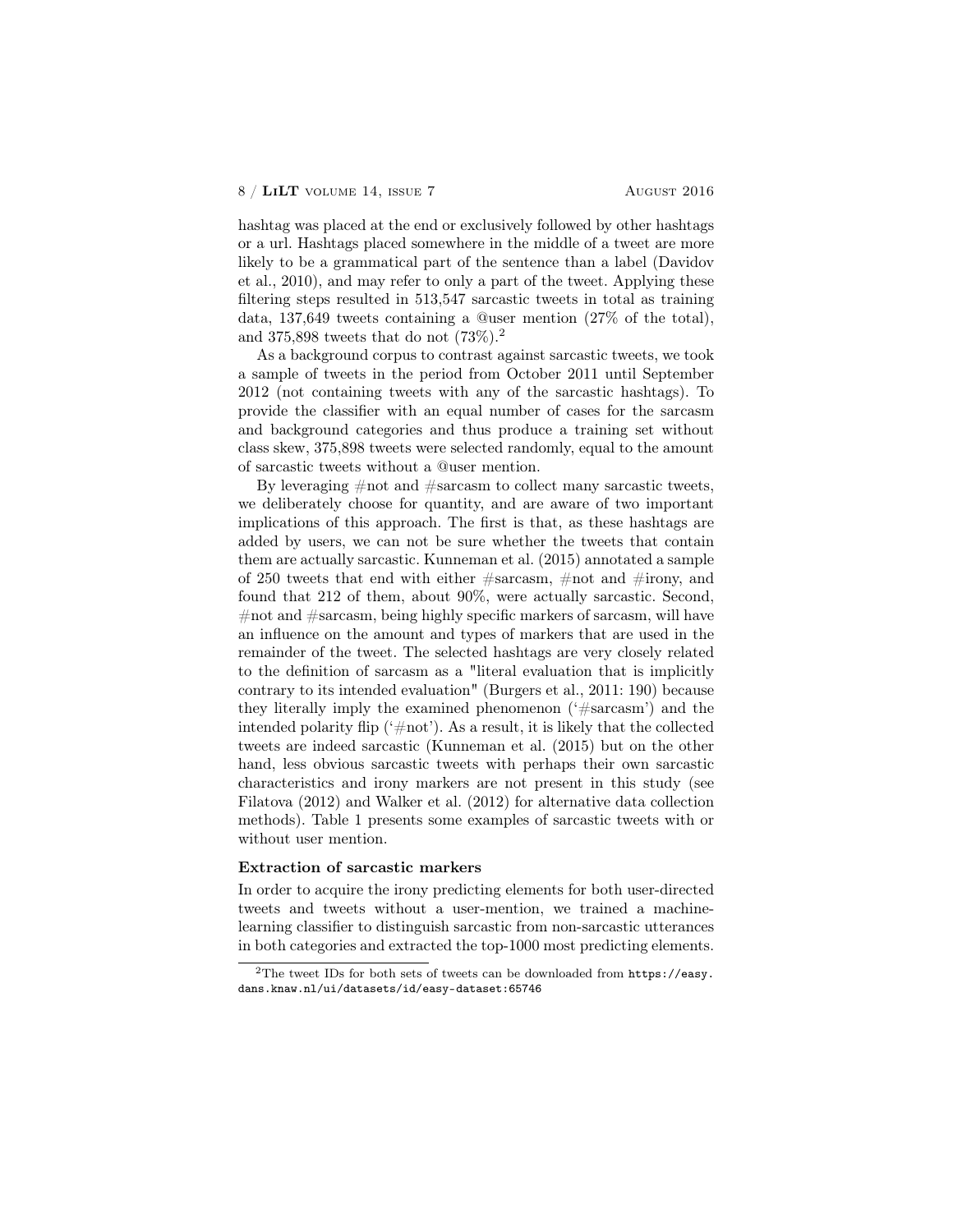| translated from Dutch.              |                               |  |  |
|-------------------------------------|-------------------------------|--|--|
| User                                | No user                       |  |  |
| QUSER It's a shame Lu, they         | It's always a pleasure        |  |  |
| adore me, you know and              | to go to Sneekes              |  |  |
| $@USER$ as well $#sarcasm$          | $\#not$ #sarcasm              |  |  |
| QUSER otherwise we won't            | Maybe 2C will have to         |  |  |
| stand a chance, because this        | pay attention during          |  |  |
| is of the utmost importance!        | English class $\#not$         |  |  |
| $\#\mathrm{sarcasm}$                | $\#\mathrm{sarcasm}$          |  |  |
| <b>QUSER</b> Great, right? to       | HAHA YOU ARE SO               |  |  |
| travel a couple of hours            | FUNNY $\#not$ #sarcasm        |  |  |
| for that. A nice start time         |                               |  |  |
| as well, so we can sleep late.      |                               |  |  |
| This makes me very happy            |                               |  |  |
| $\#\text{sarcasm}$                  |                               |  |  |
| $\# \text{Buitenhof}$ @USER 'If you | Wow, it's so awesome          |  |  |
| don't innovate, you stagnate' -     | to have soap in my eye!!      |  |  |
| Gosh! what an eye-opener            | $\#not$ #sarcasm $\#pain$     |  |  |
| $\#\mathrm{sarcasm}$                |                               |  |  |
| QUSER haha she's such a             | There, put on the outfit      |  |  |
| lovely lady $\#\text{sarcasm}$      | again. Will go into the great |  |  |
|                                     | atmosphere and work until     |  |  |
|                                     | 11 PM $\#sarcasm$             |  |  |

TABLE 1 Examples of tweets in the dataset marked with #sarcasme or #not, addressed to a user or not addressed to a user. The tweets are

We trained a classifier on the following two datasets:

- 1. 137,649 sarcastic tweets with a user-mention, labeled as 'sarcastic', equated with a sample of 137,649 of the random tweets, labeled as 'non-sarcastic'.
- 2. 375,898 sarcastic tweets without a user-mention, labeled as 'sarcastic', equated with the 375,898 random tweets, labeled as 'nonsarcastic'

Before classification, the tweets in both sets were tokenized.<sup>3</sup> Punctuation and emoticons were kept as potential elements to signal sarcasm (Burgers et al., 2012b). We lowercased all tokens, but maintained capitalization for tokens that were completely written in capitals. To further normalize the tweets, we converted each token to their lemma.<sup>4</sup>

 $^3\!$  Tokenization was carried out with Ucto,  ${\tt http://ilk.uvt.nl/ucto}$ 

<sup>4</sup>Lemmatization was carried out with Frog, http://ilk.uvt.nl/frog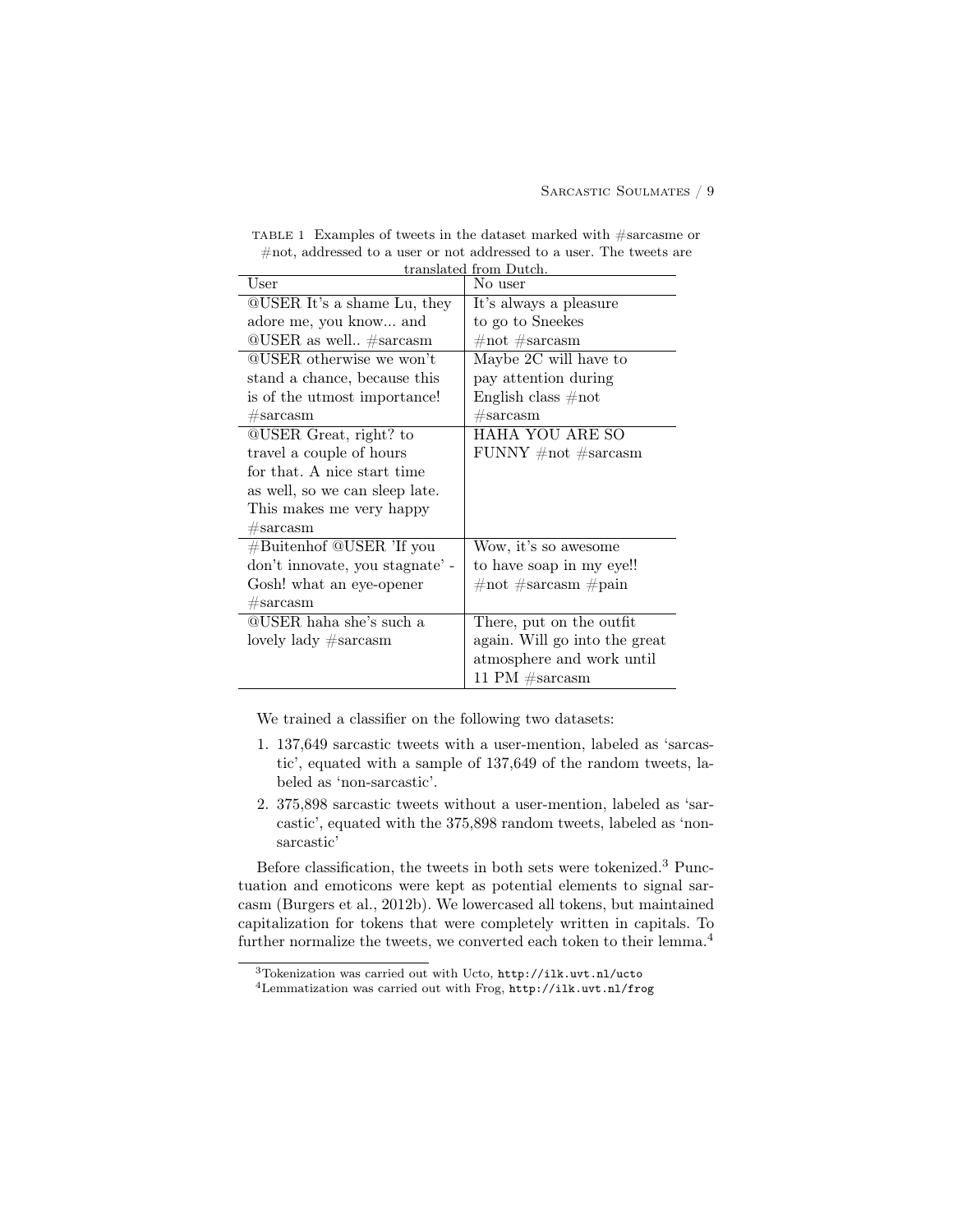#### 10 / LiLT volume 14, issue 7 August 2016

We only extracted word uni-, bi- and trigrams as features (including punctuation and emoticons as separate words), to acquire a largely unbiased set of features for analysis. We removed features containing one of the hashtags '#not' and '#sarcasme', by which the tweets were collected, and features containing a user mention.

As classification algorithm we employed Balanced Winnow (Littlestone, 1988) as implemented in the Linguistic Classification System.<sup>5</sup> This algorithm is known to offer state-of-the-art results in text classification, and produces interpretable per-class feature weights that can be used to inspect the highest-ranking features for one class label. The  $\alpha$  and  $\beta$  parameters were set to 1.05 and 0.95 respectively. The major threshold  $(θ+)$  and the minor threshold  $(θ-)$  were set to 2.5 and 0.5. The number of iterations was bounded to a maximum of three. After training the classifier, we selected the 1000 features with the highest rank for both datasets.<sup>6</sup> The top 20 features for both datasets is presented in Table 2.

## Corpus analysis

After gathering the data,<sup>7</sup> a coding scheme was developed based on (Burgers et al., 2012a,b). The coding scheme was pretested on 300 elements out of the total of 2000 and then adapted to best fit the data. The category 'Metaphor' was dropped because no metaphors were present, and the category 'Ambiguity' was added, because in some cases the meaning of an element was unclear.

The final coding scheme consists of ten dichotomous variables representing irony predicting elements of tweets. The first three categories are all binary and concern the nature of the expression: Evaluation denotes an evaluation in the element (e.g. "fun"), as opposed to an objective, descriptive meaning ("long"); Polarity concerned the polarity of the evaluation, which can be positive or negative; and Ambiguity is defined as an element with multiple possible meanings of which the intended meaning cannot be ascertained by the coder. The Evaluative/Descriptive and Ambiguous categories are mutually exclusive. If an element is evaluative (e.g. "fun"), it is not descriptive or ambiguous. Only evaluative elements have a polarity which can be positive or neg-

 $5$ http://www.phasar.cs.ru.nl/LCS/

 $6$ The ranked features can be downloaded from  $http://cls.ru.nl/~fkunneman/$ data\_sarcastic\_soulmates.zip

<sup>&</sup>lt;sup>7</sup>All data collected for this study will be made freely available, as well as all annotations of the features by the human coders. The coders were the first author and a student assistant and worked independently. Twitter data will be made available in the form of tweet IDs. This footnote is a placeholder for the URL offering links to the data.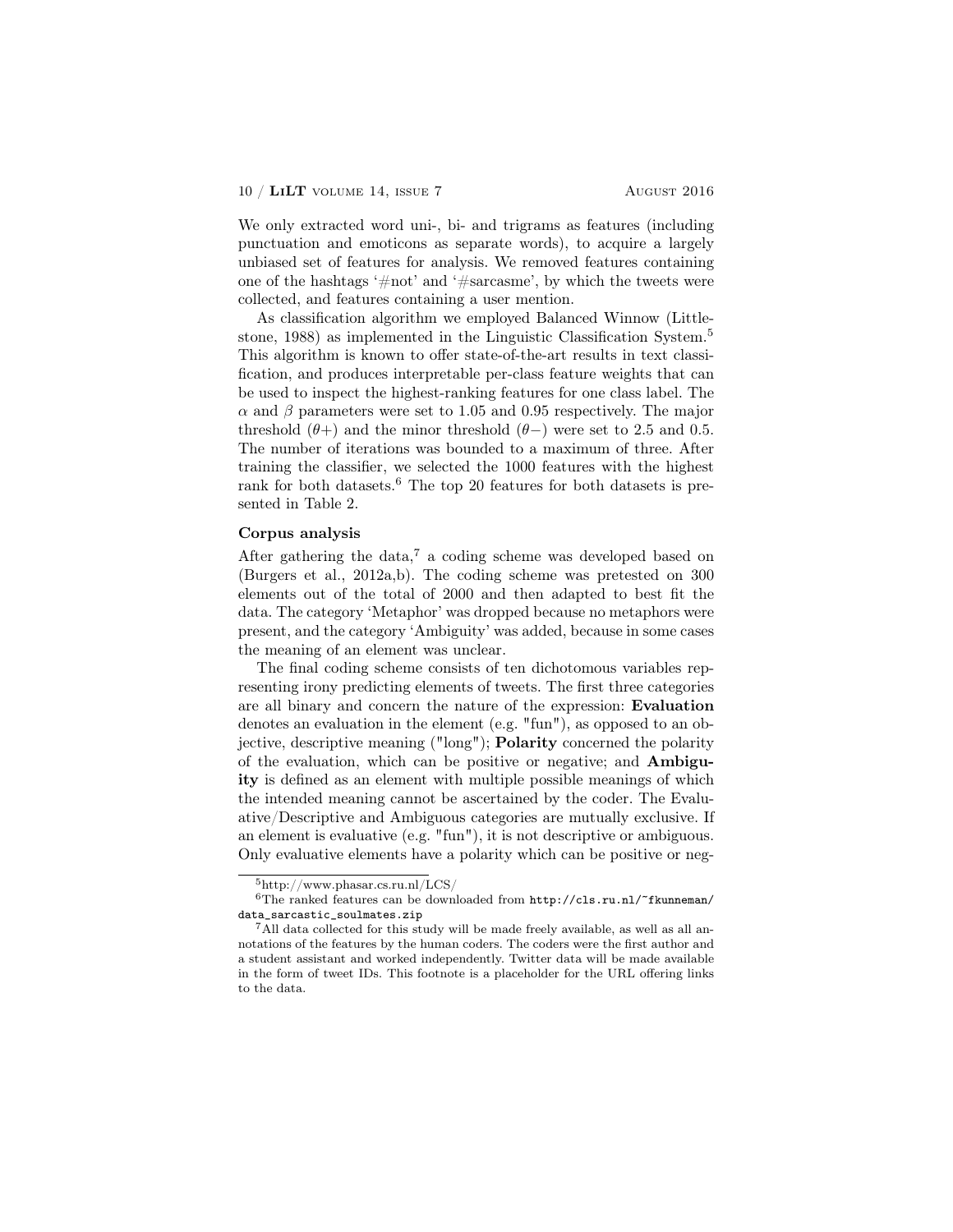| Tweets addressed to user |                   | Tweets not addressed to user          |                     |
|--------------------------|-------------------|---------------------------------------|---------------------|
| Feature                  | Gloss             | Feature                               | Gloss               |
| gezellig                 | cosy              | $\#\mathrm{leuk}$                     | #fun                |
| $\#\text{gezellig}$      | $\#\mathrm{cosy}$ | $\#$ jippie                           | $\#$ yippie         |
| $\#$ leuk                | #fun              | $\#\mathrm{fijn}$                     | $\#$ nice           |
| $\#\textrm{slim}$        | #smart            | $\#\text{heelfijn}$                   | $#$ verynice        |
| medelijden               | pity              | $\#\text{gezelling}$                  | $\#\cos y$          |
| LEUK                     | <b>FUN</b>        | $\#\mathrm{slim}$                     | #smart              |
| lekker                   | nice              | $\#\text{luckyme}$ $\#\text{luckyme}$ |                     |
| leuk                     | fun               | $\#$ altijdleuk                       | $\#$ alwaysfun      |
| jippie                   | yippie            | $\#\text{handig}$                     | #practical          |
| beetje maar              | just a little     | $\#\text{yay}$                        | $\#\mathrm{yay}$    |
| ge-wel-dig               | great             | $\#\mathrm{yes}$                      | #yes                |
| $\#$ jippie              | $\#$ yippie       | $\#$ altijdfijn                       | $\#$ alwaysnice     |
| lekkerding               | hottie            | $\#\text{gaatgoed}$                   | $\#\text{goeswell}$ |
| BOS ik en                | BOS me and        | $\#$ jeej                             | yay                 |
| $\#\mathrm{fijn}$        | $\#\mathrm{nice}$ | $\#$ boeiend                          | $\#$ interesting    |
| que                      | que               | intressant                            | interesting         |
| slimme                   | smart             | leeeuk                                | fuun                |
| $\#\text{grapje}$        | $\#i$ oke         | $\#$ jeeeej                           | $\#$ yaay           |
| geweldige                | great             | LEUK                                  | ${\rm FUN}$         |
| joepie                   | yippie            | $\#$ joepie                           | $\#$ yippie         |

TABLE 2 Top ranked 20 features after training a classifier on the detection of sarcastic tweets with a user-mention and sarcastic tweets without a user mention ('BOS' is the beginning-of-sentence mark)

ative. The other seven variables concern specific irony markers. These categories are not mutually exclusive because an element can contain multiple markers, for instance the hyperbolic and all capitals "FAN-TASTIC". The category Hyperbole was defined as a word strongly deviating from the semantic average (e.g., "fantastic" was defined a hyperbole but "nice" was not). Interjections such as "gee" were defined as words that have no referent, but do have meaning. Repetitions of letters or vowels refers to repeating letters (e.g., "grrrrrreat"). Capitals was defined as irregular use of capitals, with the exception of the first letter of a word which as defined as regular and lower cased to avoid the use of a capital constituting a separate element (e.g. "Great" and "great" were lower-cased, whereas "GREAT" was not). Punctuation marks cover all punctuation marks except for comma's, @ and #. **Hashtags** is the use of  $\#$  before a word (e.g.,  $\#$ fun). The last category of irony markers are Emoticons, defined as simulating facial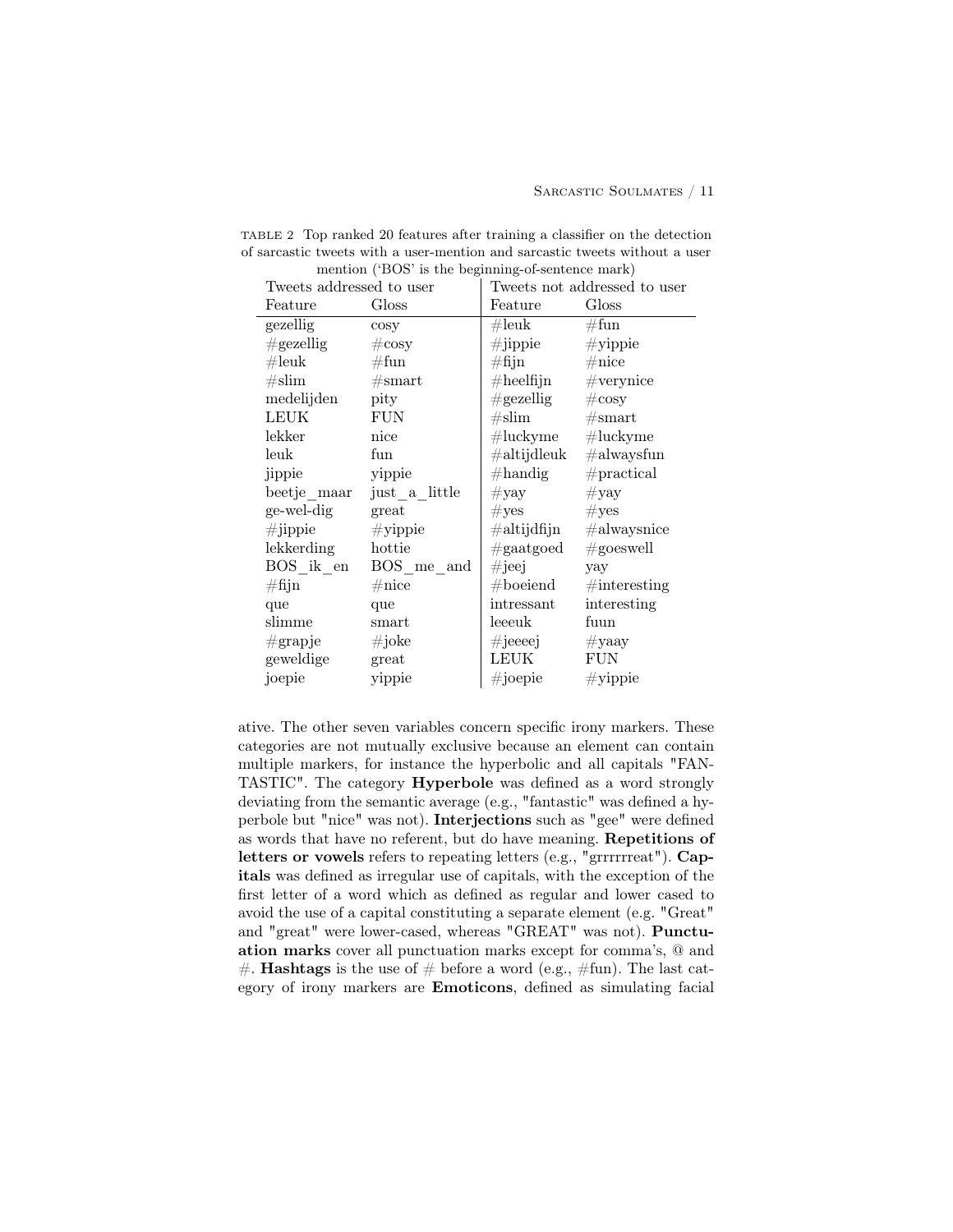expressions through punctuation marks.

Both coders <sup>8</sup> were presented with all 2000 elements, but were unaware of the category to which the element belonged. In total, 71 (3.55%) elements were excluded from the analysis because it was unclear what their meaning was, leaving 974 elements of the top-1000 irony predicting elements from tweets not addressed to another Twitter user and 955 elements from tweets that did address another user.<sup>9</sup> All disagreement between coders was resolved by one of the other authors who acted as a third, independent coder. The Cohen's Kappa values indicating agreement between the coders are given in Table 3.

| TABLE 3 Cohen's Kappa values indicating agreement for annotating the |                            |  |
|----------------------------------------------------------------------|----------------------------|--|
|                                                                      | presence of irony markers. |  |

| presence or nony markers.        |      |
|----------------------------------|------|
| Evaluation                       | .66  |
| Postive polarity (if evaluative) | .66  |
| Ambiguity                        | .43  |
| Interjection                     | .80  |
| Repetition                       | .83  |
| Capitals                         | .86  |
| Punctuation marks                | .96  |
| Hashtag                          | .94  |
| Emoticon                         | 1.00 |
| Hyperbole                        | .58  |

# Results

To check for differences in the frequency of the presence of irony markers between elements of tweets that address another user and tweets that do not, chi-square analyses were used. Comparing the average amount of irony markers was done with a one-way Analysis of Variance.

Regarding the three categories concerning the nature of sarcastic tweets, elements from tweets that mention another user differed in evaluativeness,  $\chi^2(1, N = 1929) = 34.46, p < .000$ . Elements from tweets that mention another user were less frequently evaluative (35%) than those from tweets that did not mention another user (48.2%).

The evaluations of elements from tweets that mention another user were as often positive as those that were not addressed at another

 $8$ We wish to thank Mathilde Blom for assisting with the coding of the predicting elements.

 $9$ The top ranked features and their annotations can be downloaded from https: //easy.dans.knaw.nl/ui/datasets/id/easy-dataset:65746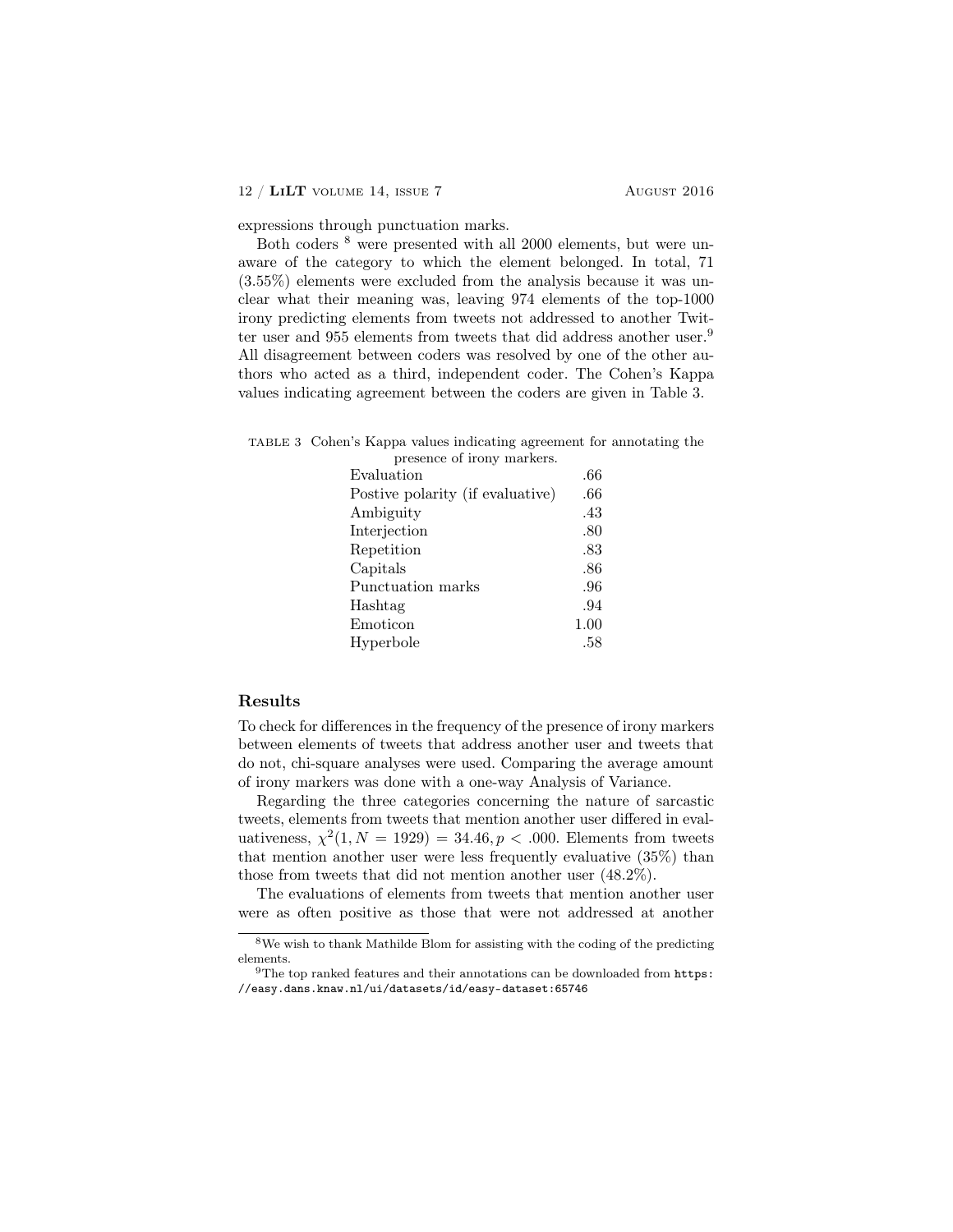| $n = 1929$ , except I order where $n = 000$ . |                   |                   |  |
|-----------------------------------------------|-------------------|-------------------|--|
| $* = p < .05, ** = p < .01, ** = p < .001.$   |                   |                   |  |
| Tweets<br>Tweets not                          |                   |                   |  |
|                                               | addressed to user | addressed to user |  |
| Evaluation***                                 | 35\%              | 48.2%             |  |
| Positive polarity (if evaluative)             | 95.8%             | 96.2%             |  |
| Ambiguity                                     | $20.3\%$          | 17.2%             |  |
| Hyperbole                                     | $7.7\%$           | $9.4\%$           |  |
| Repetition***                                 | 5.5%              | 12.6%             |  |
| $\mathrm{Hashtags^{***}}$                     | $4.1\%$           | 13.6%             |  |
| $Capitals^*$                                  | $0.3\%$           | $1.1\%$           |  |
| Punctuation marks***                          | $2.3\%$           | $0.4\%$           |  |
| Emoticons***                                  | 2.5%              | $0.5\%$           |  |
| Interjections**                               | $10.1\%$          | 14.8%             |  |

TABLE 4 Frequencies of presence of irony markers for top-1000 elements of tweets that mention users and those that do not in function of variables.  $n = 1929$ , except Polarity where  $n = 803$ .

user,  $\chi^2(1, N = 1803) = 0.06, p = .081$ . The evaluations of elements from tweets that mention another user did not differ in their polarity (95.8% positive, 4.2% negative) from those that did not mention a user (96.2% positive, 3.8% negative). Elements from tweets which mentioned another user did not differ significantly on ambiguity from those that did not mention a user  $\chi^2(1, N = 1929) = 2.97, p = .085$ .

Regarding the presence of irony markers in the elements, there was an overall significant difference in the sum of the irony markers (Hyperbole, Interjections, Repetition, Hashtag, Capitals, Punctuation Marks and Emoticons) between elements from tweets with and without @user mentions,  $F(1, 1928) = 46.54, p < .000$ . Elements from tweets that mention another user had an average of .33 ( $SD = .56$ ) irony markers, whereas elements from tweets that did not mention another user had an average of .52 ( $SD = .71$ ) irony markers. The amount of irony markers in an element varied between 0 and 3 for both categories (see Table 5).

TABLE 5 Percentages of elements and their amount of irony markers (range 0-3) as a function of the user mention category,  $n = 1929$ .

|                                                  | Amount of markers |                                           |  |    |
|--------------------------------------------------|-------------------|-------------------------------------------|--|----|
|                                                  | $\mathbf{u}$      | $\sim$ $\sim$ $\sim$ $\sim$ $\sim$ $\sim$ |  | -ર |
| No user mentioned 59.8% 28.6% 11.0% 0.6%         |                   |                                           |  |    |
| User mentioned $71.9\%$ $23.7\%$ $4.3\%$ $0.1\%$ |                   |                                           |  |    |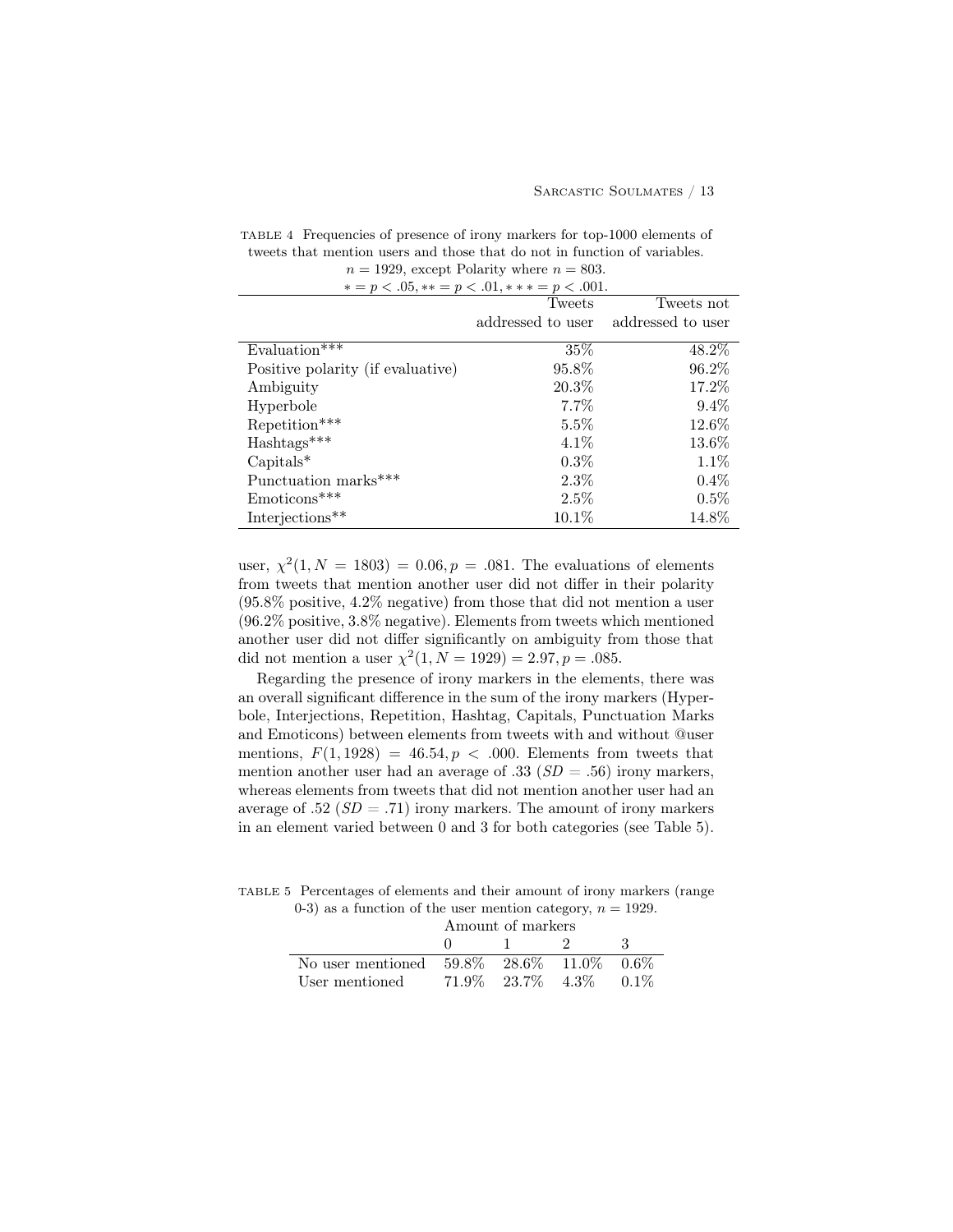As to the specific irony markers, for almost every irony marker a difference was found between elements from tweets that mention another user and tweets that did not mention another user. There was a significant difference in the use of repetition of letters and vowels,  $\chi^2(1, N = 1929) = 29.14, p < .000$ . Elements from tweets that mention another user did not feature repetition (5.5%) as frequently as elements from tweets that did not mention another user (12.6%). The use of hashtags (aside from  $\#$ sarcasme and  $\#$ not) also differed significantly,  $\chi^2(1, N = 1929) = 53.51, p < .000$ . Elements from tweets that mention another user did not feature hashtags (4.1%) as often as elements from tweets that did not mention another user (13.6%). There was a significant difference in use of capitals,  $\chi^2(1, N = 1929) = 4.45, p = .035$ . Elements from tweets that mention another user did not feature capitals (0.3%) as frequently as elements from tweets that did not mention another user  $(1.1\%)$ . The use of punctuation marks also differed significantly,  $\chi^2(1, N = 1929) = 13.00, p < .000$ . Elements from tweets that mention another user featured punctuation marks (2.3%) more frequently than elements from tweets that did not mention another user (0.4%). The same was found for emoticons,  $\chi^2(1, N = 1929)$  =  $13.02, p < .000$ . Elements from tweets that mention another user featured emoticons (2.5%) more frequently than elements from tweets that did not mention another user (0.5%). For interjections there was also a significant difference,  $\chi^2(1, N = 1929) = 9.91, p = .002$ . Elements from tweets that mention another user were less frequently in the form of an interjection (10.1%) than elements from tweets that did not mention another user (14.8%). However, elements from tweets which mentioned another user did not differ significantly on the presence of hyperbole,  $\chi$ 2(1, N = 1929) = 1.77, p = .184.

# Cross-category classification experiments

As irony-predicting elements from tweets that contain a user mention on average contain fewer irony markers than tweets that are not addressed to specific users, we would expect a machine learning classifier that was trained on the former category to perform less well on the latter category than the other way around.

We tested this hypothesis by performing a cross-category classification experiment. We equated the conditions of the 'user' and 'non-user' categories by reducing the (larger) amount of 'non-user' sarcastic tweets to the amount of the 'user' category (137,649 tweets), and selecting nonoverlapping samples of 137,649 random tweets for training and testing. This resulted in four different sets for the cross-category classification.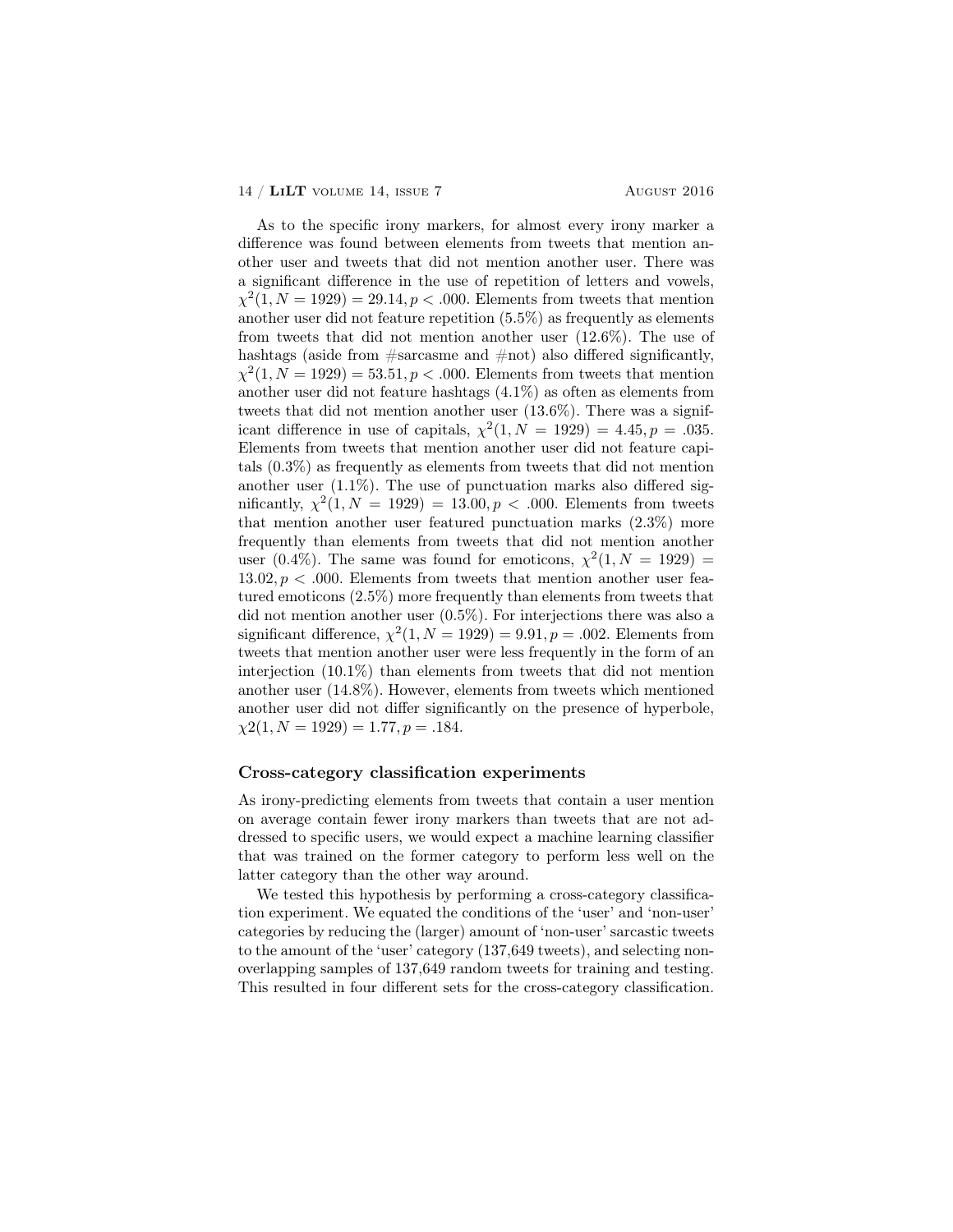In addition to training on one of the training sets and testing on the contrasting test set, resulting in two classification experiments, we performed a within-category classification by means of 10-fold crossvalidation on both train sets. Again, we applied Balanced Winnow for classification, using the features as described in the Method Section.

The classification performance, measured in terms of  $F_{\beta=1}$ -scores on classifying the 'sarcasm' class, is displayed in Table 6. These scores show that a classifier trained and tested within its own category is better at predicting whether a tweet is sarcastic than a classifier that is tested on the other category. As was shown in the corpus analysis, there are significant differences in the amounts of irony markers between the two categories, which is reflected in the lower cross-category scores.

TABLE 6 F-scores for classifying 'sarcasm' by training on the data set displayed in the row and testing on the column

|                       |      | Addressed to user Not addressed to user |
|-----------------------|------|-----------------------------------------|
| Addressed to user     | 0.91 | 0.72                                    |
| Not addressed to user | 0.75 | 0.91                                    |

Training on tweets not addressed to a user and testing on the other category leads to a slightly higher F-score of 0.75 than training on tweets addressed to a user and testing on the other category (0.72). Apparently, the higher number of explicit markers that were identified from the former category helps the classifier to better identify sarcastic tweets in the 'user mention' category.

In contrast to our expectations, the two classifiers that are trained and tested on the same category both yield a score of 0.91. We expected a worse performance for the 'user-mention' category with its reduced use of explicit sarcastic markers. Apparently, other elements, such as topical words, are still useful to recognize sarcastic tweets in this category. Of course, if a topic such as 'school' is addressed in an ironic discussion, then human speakers will not see the word 'school' itself as an irony marker (which is a clue to ironic intent that is purposefully used by the sender), but the use of certain topical words such as 'school' may aid automatic detection because they occur relatively frequently in ironic tweets.

# Conclusion

The use of irony markers differs significantly between elements from the tweets addressed at specific users and those that are not. Elements from sarcastic tweets not directed at specific users are less often evaluative.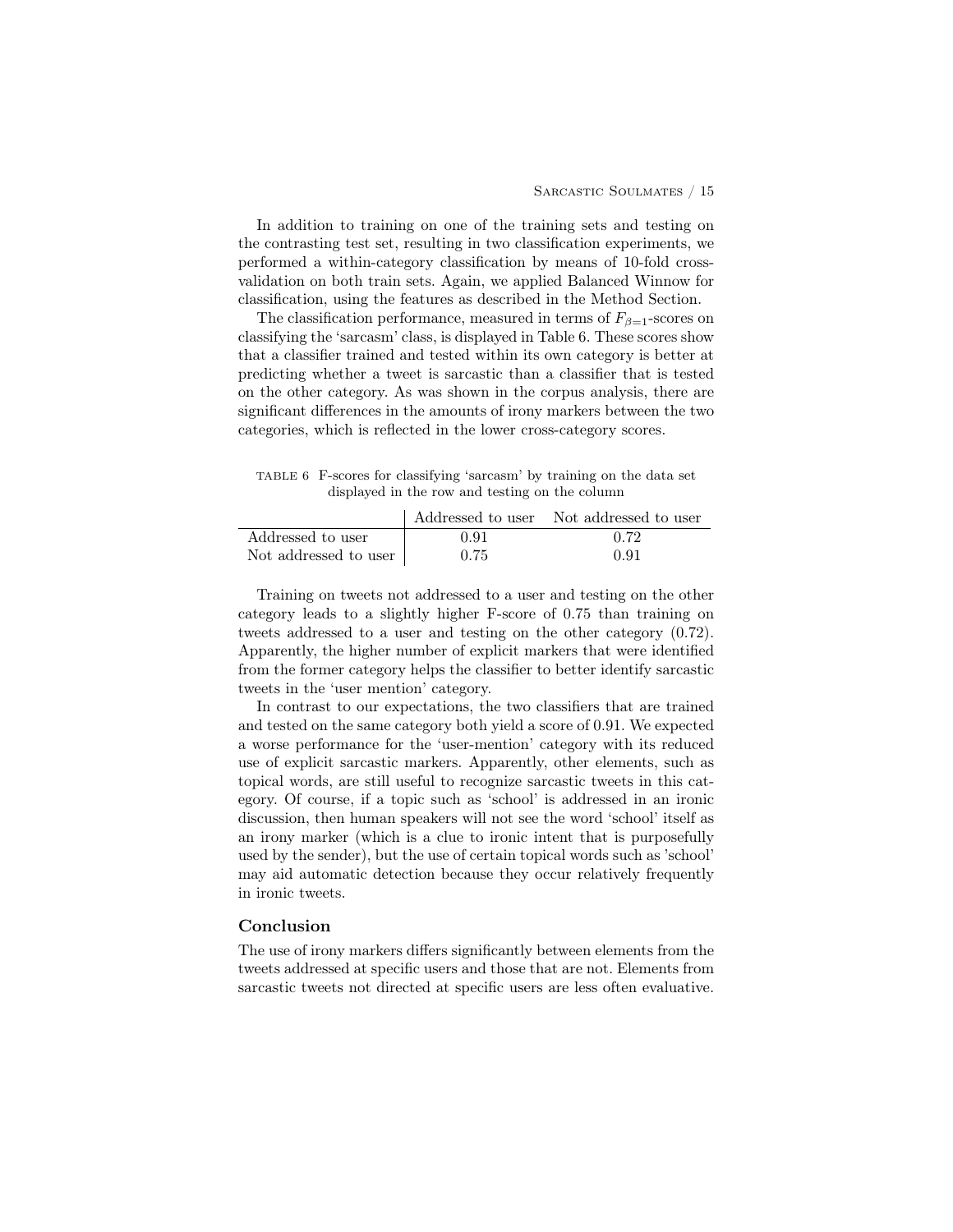There was no difference when it came to the polarity of the elements. For both categories, elements that were evaluative were equally often positively evaluative. We conclude therefore that the top irony predicting elements from tweets between users who know each other, are less often evaluative and therefore more implicit than elements from tweets addressed at no particular user.

The irony predicting elements from tweets that contain a user mention display less often repetition of letters and vowels, hashtags, capital letters, or interjections and on average contain fewer irony markers than elements from tweets that are not addressed to specific users. Conversely, punctuation marks and emoticons were more frequent in elements from ironic tweets between Twitter users rather than when sarcasm was directed at no one in particular. There were no differences with regard to ambiguity and hyperbole.

Automatic machine-learning-based sarcasm detection in tweets addressed at specific users and tweets that are not, confirms that the sarcasm in the two types of tweets is marked differently. The withincategory performance of classifiers trained with the Balanced Winnow learning algorithm is about 91% for both categories, while crosscategory experiments yield substantially lower generalization performance scores of 75% and 71%. These results confirm that sarcasm is marked differently between tweets that are directed at a user or not, but also show that machine-learning-based sarcasm detection is still able to detect sarcasm between users as accurately as sarcasm at no user in particular, as long as it has been trained on a specific corpus.

#### Discussion

In general, the results confirm our hypothesis that irony markers are used more often when there is less mutual knowledge between sender and receiver. Tweets addressing other Twitter users contain less often irony markers, and rely instead on mutual knowledge which should lead the receiver to infer ironic intent. There are, however, three exceptions that ask for some explanation. First, emoticons were used more often in user-mention tweets, which suggests that emoticons are less unequivocal than other irony markers. Indeed, emoticons were judged to be ambiguous far more often (79.3%) than elements of tweets that did not contain emoticons (17.8%),  $\chi^2(1, N = 1929) = 70.80, p < .000$ . In fact, a winking emoticon only signals that the content of the utterance is not to be taken literally. 19 (79.17%) of the 24 different emoticons that were among the top-1000 elements predicting sarcasm in usermention tweets were judged to be ambiguous. Punctuation marks were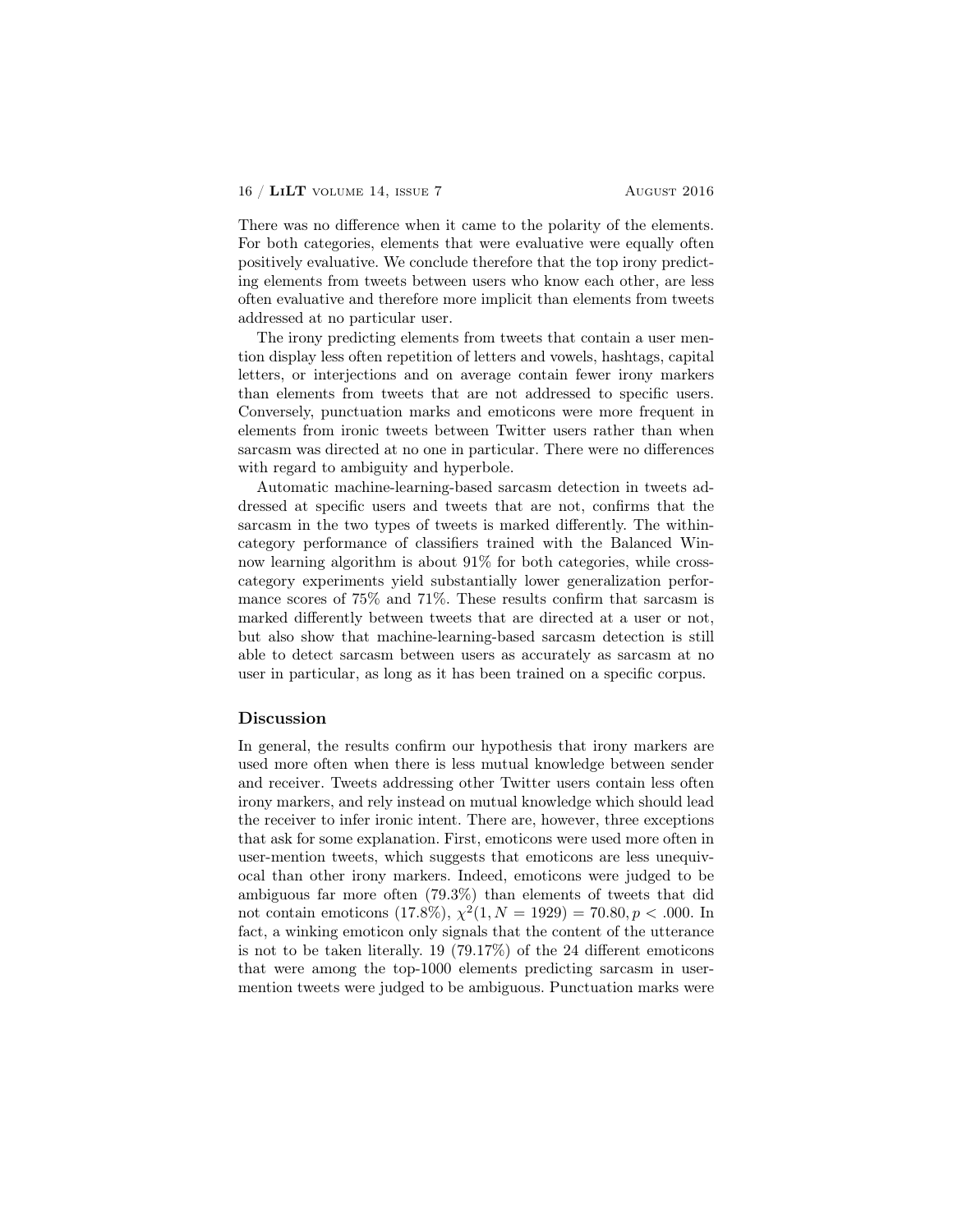also judged as ambiguous more often (50%) than the average element  $(18.3\%), \ \chi^2(1, N = 1929) = 16.87, p < .000.$  Also, 11 (50%) of the 22 emoticons that were among the top-1000 elements predicting sarcasm in tweets not addressing another user were judged to be ambiguous.

The second finding that does not match our expectations is the fact that there is no difference in the use of hyperbole between the two categories. However, this finding is in line with research that focuses on the functions of hyperbole in irony (Colston, 1997, Colston and O'Brien, 2000). Hyperbole alters both the literal and the ironic meaning of an ironic utterance. For example, the ironically intended "fantastic job!" is interpreted as more negative than the ironically intended "nice job!". It appears that in ironic tweets, hyperbole is not only used to signal ironic intent, but it serves other purposes as well. This finding converges with Burgers et al.'s (2012a) corpus analysis. Recall that Burgers et al. (2012a) found that ironic utterances with more irony markers than others were not judged to be less complex, because the ironists used irony markers differently between contexts (see Burgers et al. 2012b; Burgers, 2010). The only exception to this was also hyperbole, most likely because it has functions beyond merely signaling ironic intent.

Finally, there was no difference in ambiguity between the two categories. Although around 18% of the top 1000 elements predicting sarcasm were judged to be ambiguous in meaning, this number is probably slightly inflated because coders judged the individual elements rather than entire tweets, and this result is probably a side effect of the chosen coding method.

The performance that was yielded as part of the cross-category classification experiments was high relative to the scores that are reported in other works on sarcasm detection. For example, González-Ibánez et al. (2011) report an accuracy of 75.95 as highest score on distinguishing sarcastic from positive tweets, and Riloff et al. (2013) yield an optimal F-score of 0.51. A probable reason for the high scores in our experiment, optimally an F-score of 0.91, is that the data made the task simpler. For example, sarcasm was contrasted against completely random tweets, rather than tweets with positive sentiment or with a certain topic. Furthermore, the distribution of sarcastically labeled and other tweets was identical during training and testing. Importantly, though, the experiment gave an impression of the difference between sarcastic tweets with and without a user mention in the context of sarcasm detection.

One important drawback in our study is that we focused on tweets in which the sender already made explicit that she was using sarcasm, because she used the hashtags  $\#$  not or  $\#$ sarcasme. However, by studying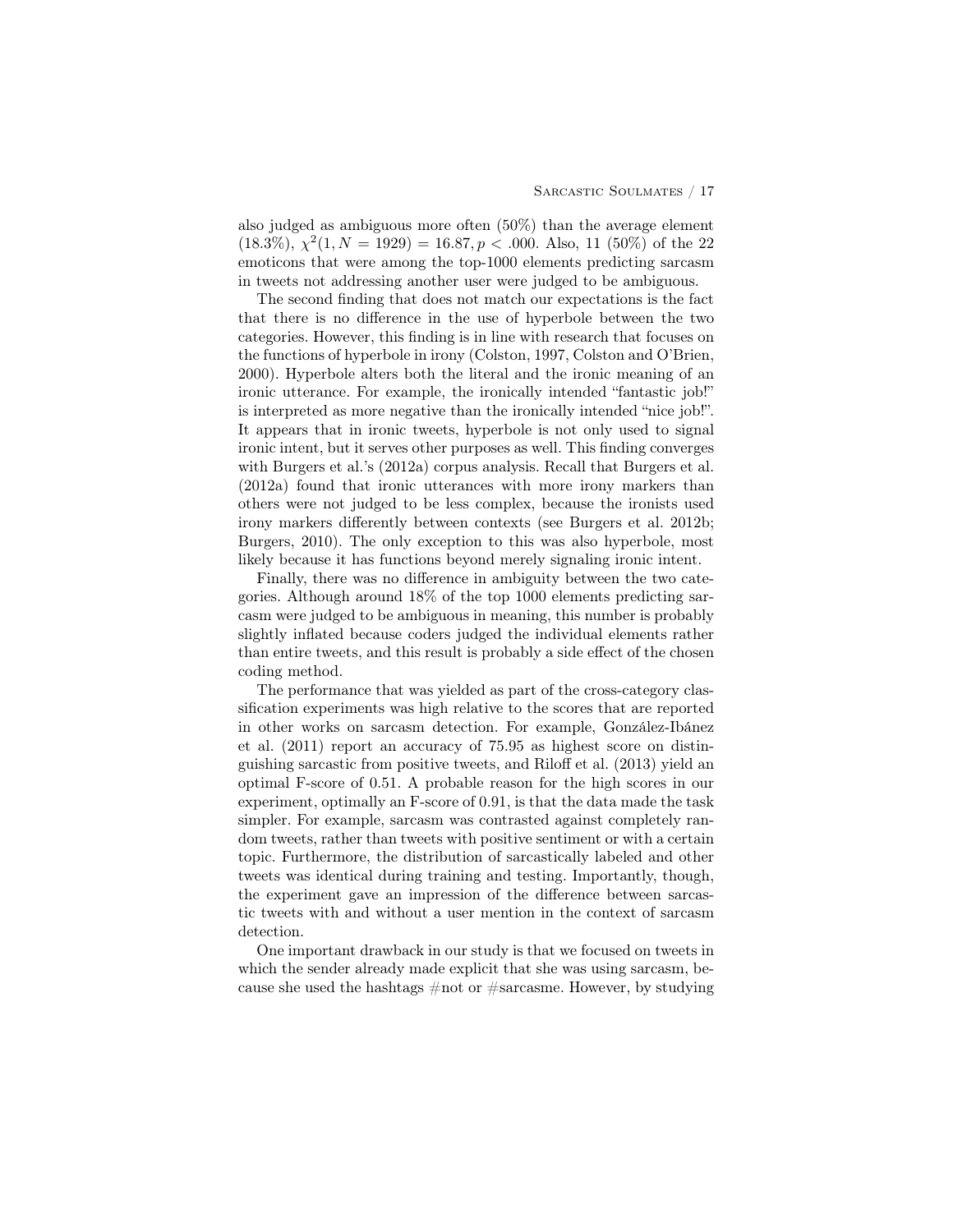other elements in these tweets, we have shown that when communicators know each other, they make less use of explicit clues to ironic intent than when they do not know each other. We have thus found confirmation for our hypothesis. In sum, the use of irony markers varies as a function of context. These findings converge with those of Burgers et al. (2012a,b). However, the classifier trained on the corpus of tweets that mentioned another user performed equally accurate on tweets that mentioned a user as the non-user mention classifier did on tweets addressed at no one in particular. It appears that even though the tweets addressed at a user contain fewer irony markers, those markers that are used still allow for relatively accurate automatic detection. It appears that in a given time frame certain topics are often discussed ironically, and that the topic in itself is an irony marker. In conclusion, it appears that the tweets analyzed in this study are within the limits of superficial methods of sarcasm detection, although a classifier does need to be trained on a sample that reflects the amount and types of irony markers used - which, as we found, can vary.

Our results may have important implications both for research on irony and sarcasm as well as for computational linguistics that focuses on non-literal language in general.

First of all, our findings may help to build more sophisticated classifiers. The corpus analysis points to prominent sarcastic markers, such as repetition and interjections, that might increase the accuracy of sarcasm detection when explicitly incorporated in the feature space. Secondly, our finding suggests that ironists consciously vary the transparency of their ironic intent as a function of their audience and context. The ironist apparently makes an estimation of the difficulty of the context and varies the number of markers accordingly to accommodate her audience. Ironists wish to achieve different goals when using irony, using it strategically (Bryant, 2012). It might be the case that depending on the goal, the number of irony markers or the type of irony markers varies.

For instance, Kaufer (1977) argues that one of the functions of irony is to induce a sense of pleasure by suggesting that both the ironist and the addressee belong to an inner circle ('wolves'), consisting of those witty enough to comprehend the sender's ironic intent, at the expense of 'sheep' who are none the wiser; see also Gibbs and Izett (2005), van Mulken et al. (2010). Stern (1990) mentions another function; she suggests that irony inherently gives a sense of self-satisfaction, because the receiver is witty enough to be able to see through the ambiguity. Horton (2007) on the other hand claims that understanding figurative language in general both maintains and establishes a degree of intimacy,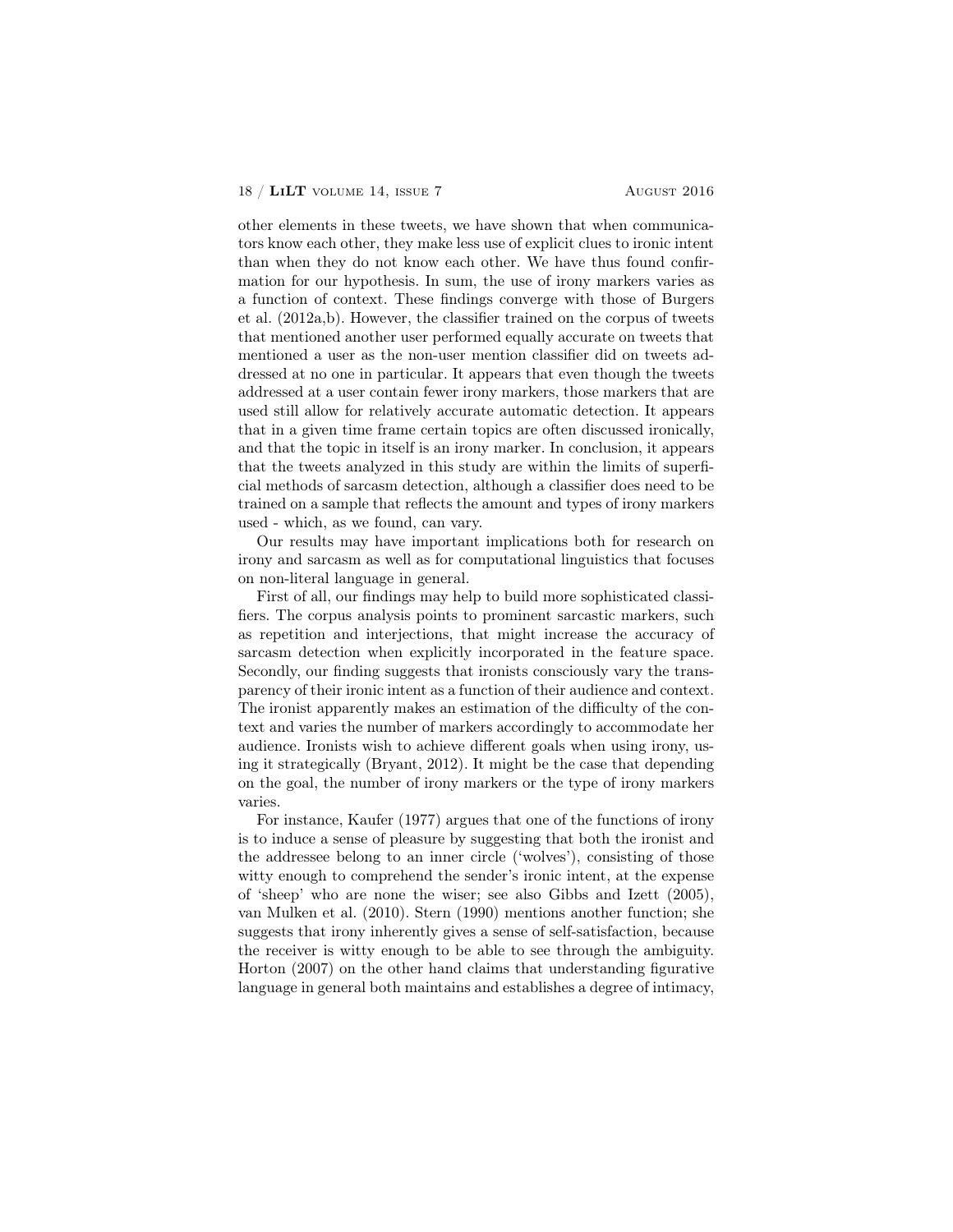because the receiver was able to infer what the sender meant based on mutual knowledge, which itself is the result of a degree of intimacy. Given the results of the current research, all these different functions may induce the ironist to vary the use of irony markers accordingly. These are interesting avenues for future research.

With regard to automatic sarcasm detection, the current study emphasizes the importance of context in both the production and comprehension process of non-literal language. Our findings underline what has also been stated by Wallace (2013) and Reyes et al. (2013) who concur that unless an irony predicting algorithm accounts for an explicit model of the communicator and the communicative situation, automatic irony detection will remain a challenge. It follows from our results that in the case of communicative situations where there is a relatively high degree of mutual knowledge, for instance for Instant Messaging services such as Whatsapp and Facebook Messenger, statistical methods for sarcasm detection solely based on explicit cues are very likely to lack accuracy (Wallace et al., 2014). Future research should therefore explore new ways of operationalizing context. For instance, the number of followers a Twitter user has may be correlated to the number of irony markers she uses, simply because it is impossible to share mutual knowledge with all addressees.

### Acknowledgements

This research was funded by the Dutch national program COMMIT. We wish to thank Mathilde Blom for assisting with the coding of the predicting elements, Erik Tjong Kim Sang for the development and support of the http://twiqs.nl service, and BuzzFeed for the YouTube skit entitled "Sarcastic Soulmates", https://www.youtube. com/watch?v=Lun7SoXwJk8.

#### References

- Attardo, S. 2000a. Irony as relevant inappropriateness. Journal of Pragmatics 32(6):793–826.
- Attardo, S. 2000b. Irony markers and functions: Towards a goal-oriented theory of irony and its processing. RASK 12:3–20.
- Attardo, S. 2007. Irony as relevant inappropriateness. In R. W. Gibbs, R. W. G. Jr., and H. Colston, eds., Irony in language and thought: A cognitive science reader, pages 135-170. New York, NY: Lawrence Erlbaum.
- Attardo, S., J. Eisterhold, J. Hay, and I. Poggi. 2003. Multimodal markers of irony and sarcasm.  $Humor 16(2):243-260$ .
- Bamman, David and Noah A. Smith. 2015. Contextualized sarcasm detection on twitter. In Ninth International AAAI Conference on Web and Social Media.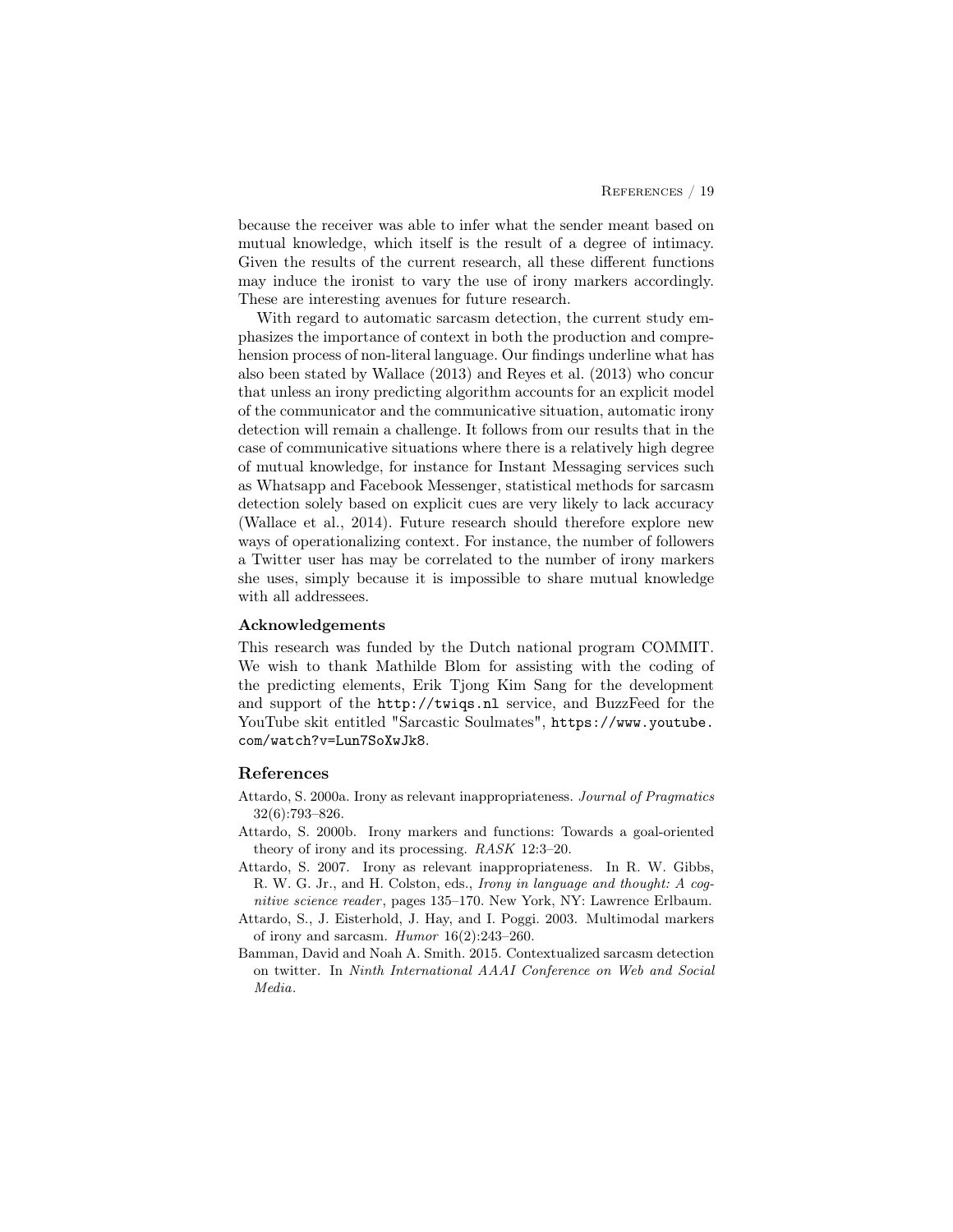- Brown, R. L. 1980. The pragmatics of verbal irony. In R. W. Shuy and A. Shnukal, eds., Language use and the uses of language, pages 111–127. Washington, DC: Georgetown University Press.
- Bryant, G. A. 2012. Is verbal irony special? Language and Linguistics Compass 6(11):673-685.
- Burfoot, C. and T. Baldwin. 2009. Automatic satire detection: Are you having a laugh? In Proceedings of the ACL-IJCNLP 2009 Conference Short Papers, pages 161–164. Association for Computational Linguistics.
- Burgers, C., M. van Mulken, and P.J. Schellens. 2012a. Type of evaluation and marking of irony: The role of perceived complexity and comprehension. Journal of Pragmatics 44(3):231–242.
- Burgers, C., M. van Mulken, and P.J. Schellens. 2012b. Verbal irony: Differences in usage across written genres. Journal of Language and Social Psychology 31(3):290–310.
- Burgers, C., M. van Mulken, and P.J. Schellens. 2013. The use of co-textual irony markers in written discourse. humor 26(1):45–68.
- Burgers, C., M. van Mulken, and P. J. Schellens. 2011. Finding irony: an introduction of the verbal irony procedure (vip). Metaphor and Symbol 26(3):186–205.
- Burgers, C. F. 2010. Verbal irony: Use and effects in written discourse. Nijmegen, The Netherlands: Ipskamp.
- Carvalho, Paula, Luís Sarmento, Mário J Silva, and Eugénio De Oliveira. 2009. Clues for detecting irony in user-generated contents: oh...!! it's so easy;-). In Proceedings of the 1st international CIKM workshop on Topicsentiment analysis for mass opinion, pages 53–56. ACM.
- Caucci, Gina M. and Roger J. Kreuz. 2013. Social and paralinguistic cues to sarcasm. Humor  $25(1):1-22$ .
- Clark, Herbert H. 1996. Using language. Cambridge university press.
- Clark, Herbert H and Richard J Gerrig. 1984. On the pretense theory of irony. Journal of Experimental Psychology: General 113(1):121–126.
- Colston, H. and R Gibbs. 2007. Irony in language and thought: A cognitive science reader. In R. W. Gibbs and H. L. Colston, eds., A brief history of irony, pages 3–21. Psychology Press.
- Colston, H. L. 1997. Salting a wound or sugaring a pill: The pragmatic functions of ironic criticism. Discourse Processes 23(1):25–45.
- Colston, H. L. and J. O'Brien. 2000. Contrast of kind versus contrast of magnitude: The pragmatic accomplishments of irony and hyperbole. Discourse Processes 30(2):179–199.
- Davidov, Dmitry, Oren Tsur, and Ari Rappoport. 2010. Semi-supervised recognition of sarcastic sentences in Twitter and Amazon. In *Proceedings* of the Fourteenth Conference on Computational Natural Language Learning, CoNLL '10, pages 107–116. Stroudsburg, PA, USA: Association for Computational Linguistics.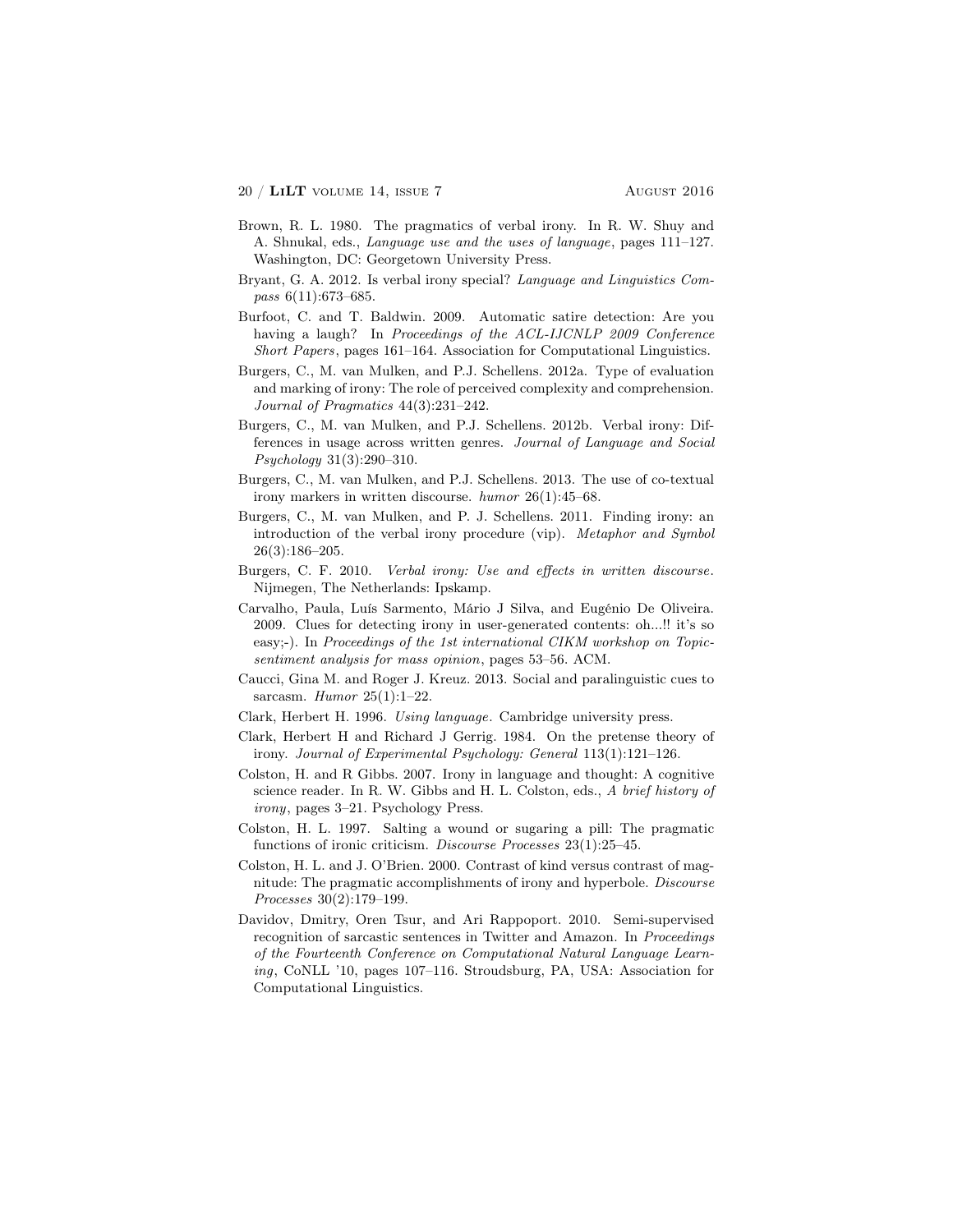- Filatova, Elena. 2012. Irony and sarcasm: Corpus generation and analysis using crowdsourcing. In LREC, pages 392–398.
- Gibbs, Jr., R.W. 2000. Irony in talk among friends. Metaphor and Symbol 15(2):5–27.
- Gibbs, R. W. and C. Izett. 2005. Irony as persuasive communication. In H. Colston and A. Katz, eds., Figurative language comprehension: Social and cultural influences, pages 131–151. New York, NY: Lawrence Erlbaum.
- Gibbs, R. W. and J. O'Brien. 1991. Psychological aspects of irony understanding. Journal of pragmatics 16(6):523–530.
- Giora, R. 2003. On our mind: Salience, context, and figurative language. Oxford University Press.
- González-Ibánez, Roberto, Smaranda Muresan, and Nina Wacholder. 2011. Identifying sarcasm in Twitter: a closer look. In Proceedings of the 49th Annual Meeting of the Association for Computational Linguistics: Human Language Technologies: short papers - Volume 2, HLT '11, pages 581-586. Stroudsburg, PA, USA: Association for Computational Linguistics.
- Grice, H. 1978. Further notes on logic and conversation. In P. Cole, ed., Pragmatics: syntax and semantics, pages 113–127. New York, NY: Academic Press.
- Hancock, Jeffrey T. 2004. Verbal irony use in face-to-face and computermediated conversations. Journal of Language and Social Psychology 23(4):447–463.
- Horton, W. S. 2007. Metaphor and readers' attributions of intimacy. Memory  $\mathcal{O}$  cognition 35(1):87-94.
- Joshi, Aditya, Vinita Sharma, and Pushpak Bhattacharyya. 2015. Harnessing context incongruity for sarcasm detection. Proceedings of the 53rd Annual Meeting of the Association for Computational Linguistics and the 7th International Joint Conference on Natural Language Processing (Short Papers) pages 757–762.
- Kaufer, David. 1977. Irony and rhetorical strategy. Philosophy & Rhetoric 10(2):90–110.
- Kreuz, Roger J. 1996. The use of verbal irony: Cues and constraints. Metaphor: Implications and applications pages 23–38.
- Kreuz, R. J. and R. M. Roberts. 1993. The empirical study of figurative language in literature. Poetics 22(1):151–169.
- Kunneman, Florian, Christine Liebrecht, Margot Van Mulken, and Antal Van den Bosch. 2015. Signaling sarcasm: From hyperbole to hashtag. Information Processing & Management  $51(4):500-509$ .
- Littlestone, N. 1988. Learning quickly when irrelevant attributes abound: A new linear-threshold algorithm. Machine Learning 2:285–318.
- Mizzau, M. 1984. L'ironia: la contraddizione consentita. Milan, Italy: Feltrinelli.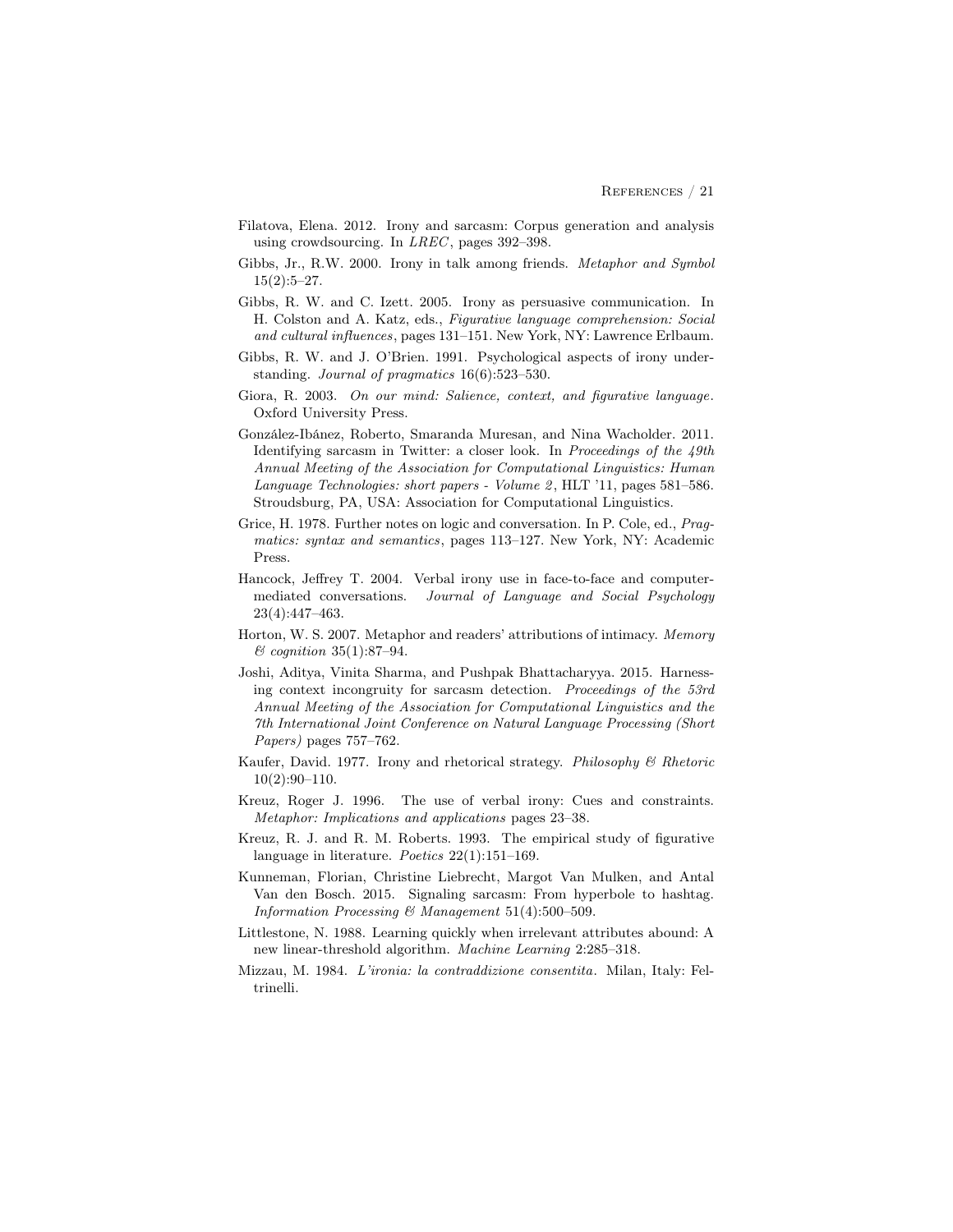- Mohammad, Saif M. 2012.  $#Emotional$  tweets. In *Proceedings of the First* Joint Conference on Lexical and Computational Semantics - Volume 1: Proceedings of the main conference and the shared task, and Volume 2: Proceedings of the Sixth International Workshop on Semantic Evaluation, SemEval '12, pages 246–255. Stroudsburg, PA, USA: Association for Computational Linguistics.
- Muecke, D. C. 1969. The compass of irony. Oxford University Press.
- Muecke, D. C. 1978. Irony markers. Poetics 7(4):363–375.
- Pexman, Penny M, Lenka Zdrazilova, Devon McConnachie, Kirby Deater-Deckard, and Stephen A Petrill. 2009. "that was smooth, mom": Children's production of verbal and gestural irony. Metaphor and Symbol 24(4):237– 248.
- Pexman, Penny M and Meghan T Zvaigzne. 2004. Does irony go better with friends? Metaphor and Symbol 19(2):143–163.
- Rajadesingan, Ashwin, Reza Zafarani, and Huan Liu. 2015. Sarcasm detection on twitter: A behavioral modeling approach. In Proceedings of the Eighth ACM International Conference on Web Search and Data Mining, pages 97–106. ACM.
- Reyes, Antonio and Paolo Rosso. 2012. Making objective decisions from subjective data: Detecting irony in customer reviews. Decision Support Systems 53(4):754–760.
- Reyes, Antonio, Paolo Rosso, and Tony Veale. 2013. A multidimensional approach for detecting irony in twitter. Language Resources and Evaluation 47(1):239–268.
- Riloff, Ellen, Ashequl Qadir, Prafulla Surve, Lalindra De Silva, Nathan Gilbert, and Ruihong Huang. 2013. Sarcasm as contrast between a positive sentiment and negative situation. In Proceedings of the 2013 Conference on Empirical Methods in Natural Language Processing, pages 704–714.
- Satterfield, L. 1982. The ironic sign. In Semiotics 1980, pages 467–474. U.S.: Springer.
- Seto, K.-i. 1998. On non-echoic irony. In R. Carson and S. Uchida, eds., Relevance theory: Applications and implications, pages 239–255. Amsterdam, The Netherlands: John Benjamins.
- Sperber, D. and D. Wilson. 1995. Relevance: Communication and cognition. Oxford, UK: Blackwell Publishers, 2nd edn.
- Stern, B. B. 1990. Pleasure and persuasion in advertising: rhetorical irony as a humor technique. Current Issues and Research in Advertising  $12((1$ 2)):25–42.
- Tjong Kim Sang, E.k and A. van den Bosch. 2013. Dealing with big data: The case of twitter. Computational Linguistics in the Netherlands Journal 3:121–134.
- Tsur, O., D. Davidov, and A. Rappoport. 2010. Icwsm–a great catchy name: Semi-supervised recognition of sarcastic sentences in online product reviews. In Proceedings of the Fourth International AAAI Conference on Weblogs and Social Media, pages 162–169.